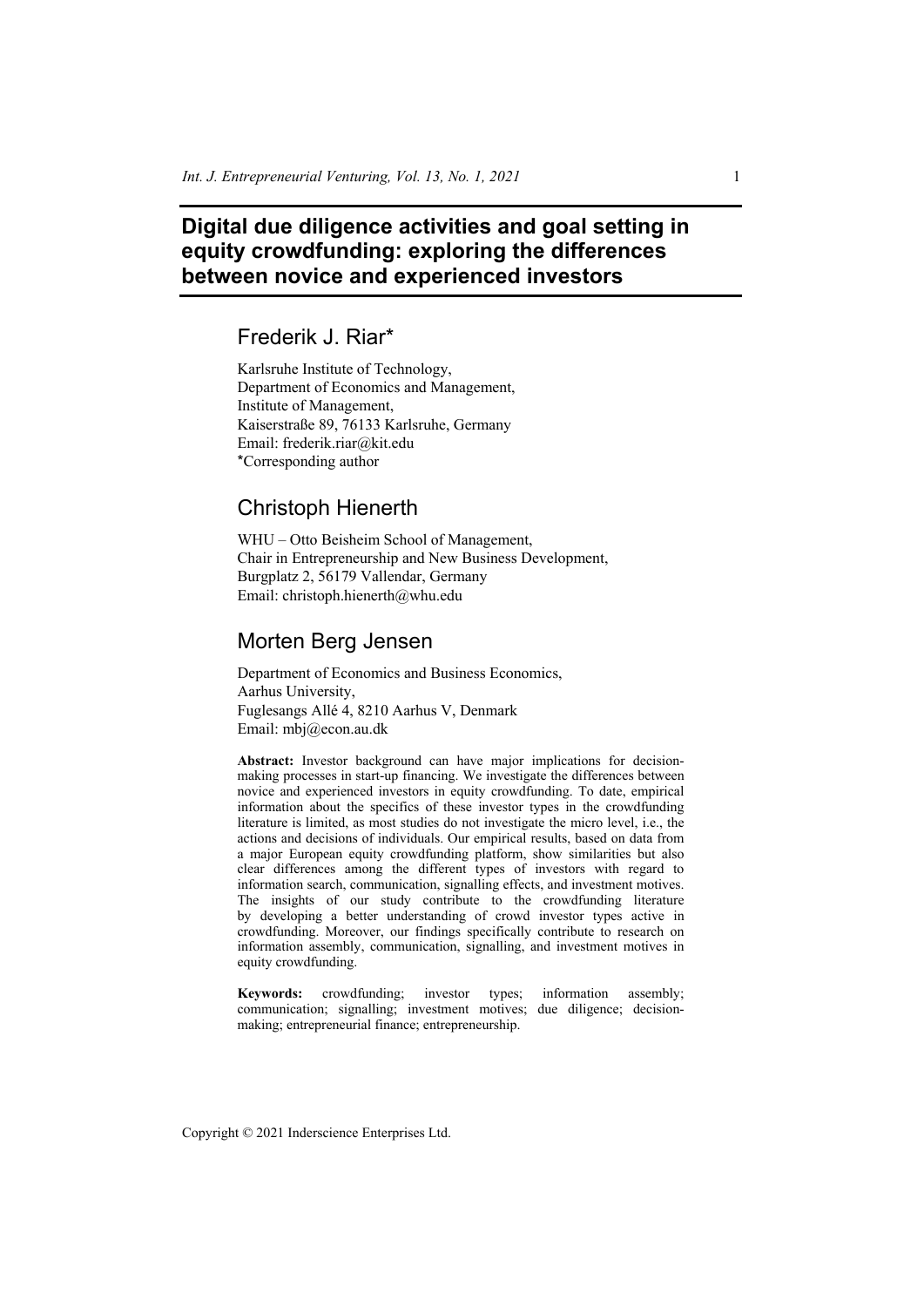#### 2 *F.J. Riar et al.*

**Reference** to this paper should be made as follows: Riar, F.J., Hienerth, C. and Jensen, M.B.  $(2021)$  'Digital due diligence activities and goal setting in equity crowdfunding: exploring the differences between novice and experienced investors', *Int. J. Entrepreneurial Venturing*, Vol. 13, No. 1, pp.1–26.

**Biographical notes:** Frederik J. Riar is a Postdoctoral Researcher at the Karlsruhe Institute of Technology (Germany) and was a visiting research fellow in the Belk College of Business at the University of North Carolina – Charlotte. He received his doctoral degree from the WHU–Otto Beisheim School of Management (Germany). His research focuses on the fields and intersections of entrepreneurship, family business, and innovation management.

Christoph Hienerth is Professor in Entrepreneurship and New Business Development at the WHU-Otto Beisheim School of Management. He holds a Doctoral degree from WU Vienna, where he also completed his post-doctoral degree (Habilitation) as an Assistant Professor. He held a tenured position as an Associate Professor at Copenhagen Business School, Department for Innovation and Organizational Economics and was a visiting research fellow at Massachusetts Institute of Technology (MIT), Harvard Business School (HBS), McGill University, and George Washington University. His research focus is on user and open innovation, innovation management, and entrepreneurship.

Morten Berg Jensen is an Associate Professor in Business Statistics at the Department of Economics and Business Economics, Aarhus University. He holds a Doctoral degree from Aarhus University. He specialises in research involving quantitative analysis of problems related to innovation systems, open and user driven innovation, and health economics.

This paper is a revised and expanded version of a paper entitled 'Exploring the behavior of novice against experienced investors in equity crowdfunding' presented at *Academy of Management*, Atlanta, Georgia, USA, 4–8 August, 2017.

#### **1 Introduction**

A growing body of literature examines the increased importance of crowds financing innovative businesses (Bruton et al., 2015; Hörisch, 2018; Lins et al., 2018; Mochkabadi and Volkmann, 2018). In the literature, this concept is referred to as crowdfunding (e.g., Cholakova and Clarysse, 2015). This relatively novel concept allows entrepreneurs to realise their business ideas by raising capital online and offers the crowd new opportunities to invest capital in start-ups with promising return potential (Ahlers et al., 2015; Cholakova and Clarysse, 2015).

In crowdfunding, similar to other online communities (e.g., Hutter et al., 2011), the crowd represents a variety of individuals with different backgrounds (Belleflamme et al., 2014; Mollick, 2014). Some individuals in such settings possess prior experience within the field of start-up financing while others have an amateur background with no prior experience (Wilson and Testoni, 2014). Thus, crowdfunding attracts different types of crowd investors, ranging from novice investors to highly experienced investors. This specifically applies to platforms in countries that have adopted a rather unrestrictive regulatory approach for equity crowdfunding (e.g., Germany), which has led to rapid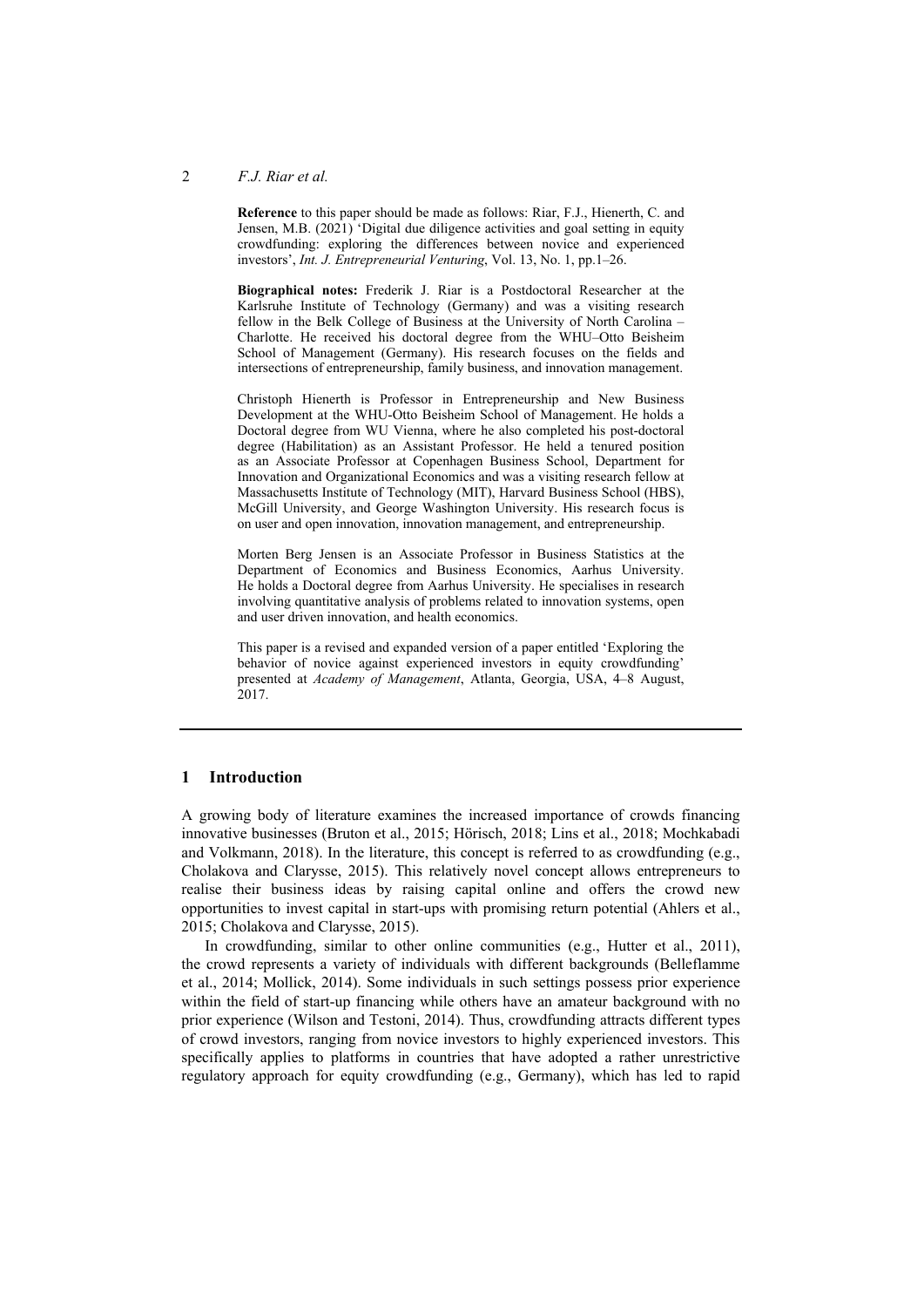platform development and participation by crowd investors with heterogeneous backgrounds at relatively low cost (Hornuf and Schwienbacher, 2018). Different investor types can contribute in various ways by giving feedback to entrepreneurs, discussing business ideas with peer investors, or providing actual financing for start-ups, thereby exhibiting different behaviours and investment goals.

In the field of professional start-up investing, the literature provides insights into the effects of investor background on processes and outcomes, and suggests that experience significantly influences investor behaviour and decision-making (Franke et al., 2008; Freear et al., 1994; Shepherd et al., 2003; Van Osnabrugge, 1998). Crowdfunding scholars identify the need to also "better understand the characteristics of the pool of investors that contribute to crowdfunding" (McKenny et al., 2017, p.297). Empirical information on the relationship between crowd investor backgrounds and online activities is scarce. Investor background or more specifically, prior investment experience might represent an important differentiator in online settings as well, as there is little to no restriction with regard to participation and decision-making. Thus, the overall crowd of online investors, their decisions, and the related investment outcomes are likely heterogeneous in nature.

We address this gap by investigating whether and how novice and experienced investors differ in their key activities and behaviours in equity crowdfunding. Specifically, we further differentiate experienced investors into offline and online experienced investors. To answer our research question, we employ survey data from Seedmatch, the first equity crowdfunding platform in Germany. Although equity crowdfunding platforms have their own specificities especially regarding investor participation or contracting, due to different regulatory contexts across countries (e.g., Hornuf and Schwienbacher, 2018), the dimensions we explore are not unique to the German context solely since platform designs and possibilities for investors once they entered a crowdfunding platform do not differ significantly, especially across equity crowdfunding platforms in Europe. Thus, the findings of our paper may be applicable beyond the German equity crowdfunding market.

Our study makes multiple contributions to the literature on crowdfunding. First, there had been only limited knowledge about which groups exist, what important characteristics they possess, and how they behave in crowdfunding (McKenny et al., 2017). In our study we analyse investors with different levels of investment experience active on equity crowdfunding platforms and show that investor background can have major implications for online investment activities. By providing a detailed comparison of novice and experienced investors' behaviour and decision-making processes, we offer important insights to the literature on investor types in equity crowdfunding (e.g., Günther et al., 2018; Mohammadi and Shafi, 2018).

Second, we specifically investigate differences of novice versus experienced investors regarding information search and communication patterns. We find that experienced crowd investors pay more attention to gathering additional information when analysing crowdfunding campaigns than do novice crowd investors. Regarding communication, which is closely linked to information seeking, our results suggest that experienced crowd investors also communicate with start-up teams more actively than novice crowd investors. Our findings thus contribute to research on information assembly and communication in crowdfunding (e.g., Moritz et al., 2015; Lins et al., 2018).

Third, although prior literature provides first insights on the role of signals in crowdfunding, scholars have overlooked to study signalling effects on different types of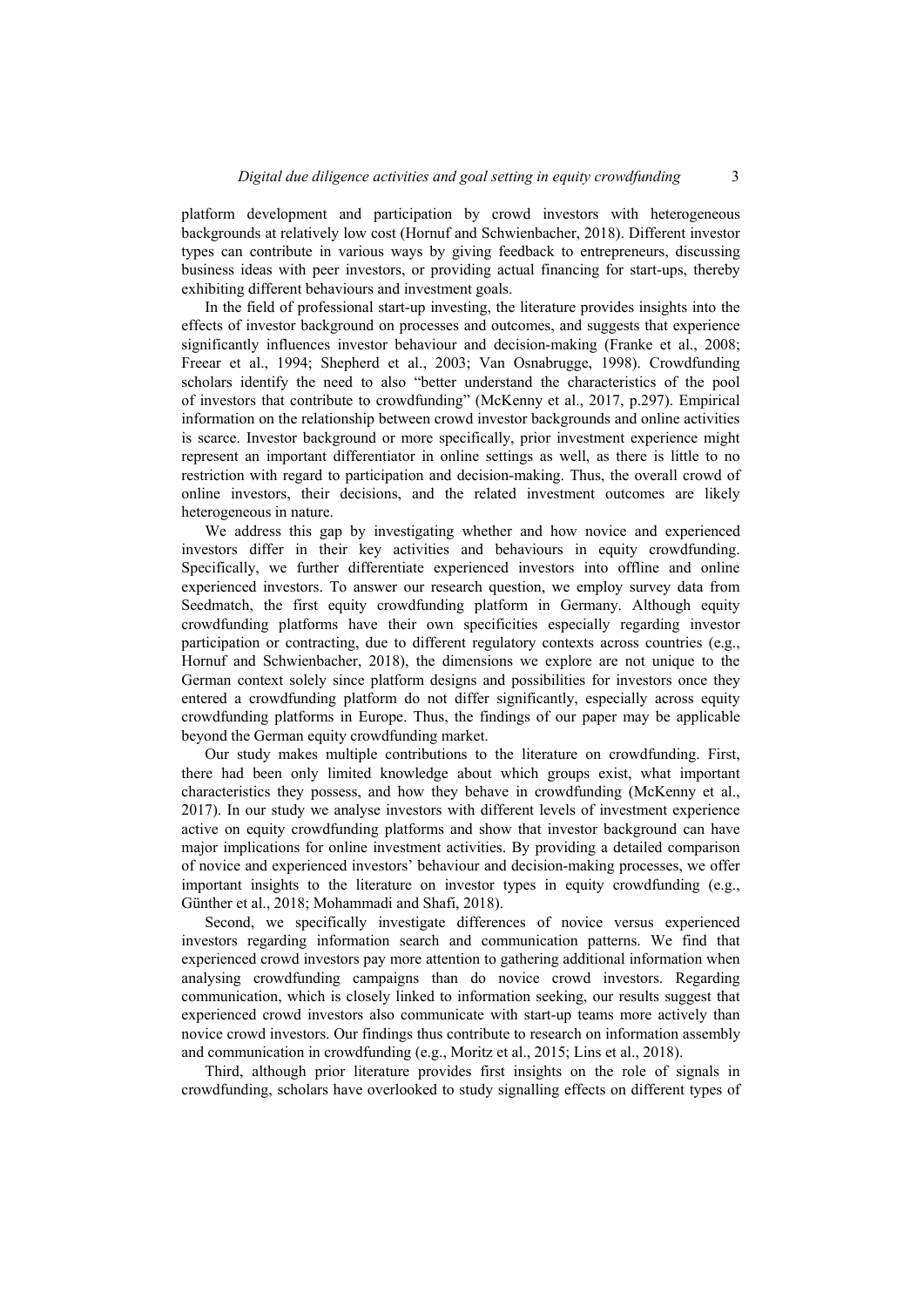crowd investors as receiver of signals from diverse signallers. Our results suggest that experienced crowd investors pay more attention to quality signals of start-ups than novice crowd investors when they make investment decisions, and that novice crowd investors pay greater attention to signals from peer investors than experienced crowd investors in their decision-making processes. By investigating the effects of signals from both startups and peer investors on three different types of investor we contribute to the literature on signalling in crowdfunding (e.g., Ahlers et al., 2015; Courtney et al., 2017).

Last, our study contributes to the literature on motives in crowdfunding. We confirm the findings of prior research suggesting that investors in equity crowdfunding focus on financial motives (e.g., Cholakova and Clarysse, 2015) and provide new insight on the effects of information on capital raising start-up's geographic origin as a loyalty factor in investment decisions of different investor groups in crowdfunding (e.g., Lin and Viswanathan, 2015).

#### **2 Theoretical framework**

Recently, online crowdfunding markets have emerged as a viable option for start-ups seeking external financing (Belleflamme et al., 2014; Hörisch, 2018; Lins et al., 2018). As a result, entrepreneurs now have opportunities to circumvent traditional approaches of capitalisation from business angels or venture capitalists, and instead gaining feedback and capital from the crowd (Ley and Weaven, 2011; Mollick, 2014).

Research distinguishes between different models of crowdfunding: donation, reward, lending, and equity crowdfunding (e.g., Burtch et al., 2013; Mollick, 2014). The emergence of equity crowdfunding in particular, has caused a fundamental change in the capitalisation process of many start-ups. Entrepreneurs increasingly use equity crowdfunding platforms to sell securities in their ventures (Ahlers et al., 2015; Best et al., 2013). This trend provides investors of all kinds with opportunities to invest directly in promising businesses in return for equity shares (Agrawal et al., 2014; Ahlers et al., 2015). There are no entry barriers regarding income, wealth, expert knowledge, or investment track record, which might prevent investors from being active on such platforms, discussing topics with their peers, or making investment decisions (Bruton et al., 2015). Crowdfunding thus attracts a high number of individuals being active in online start-up financing and also a variety of crowd investor types ranging from purely novice to more experienced investors, who potentially show diverging behaviours.

While the venture capital literature has studied the relationship between investor backgrounds including experience, and related characteristics on processes and outcomes in the offline setting (e.g., Franke et al., 2008; Freear et al., 1994; Holm and Rikhardsson, 2008; Shepherd et al., 2003), crowdfunding literature lacks a comprehensive exploration of investor groups and behavioural differences. Prior research suggests that investment experience and skills have significant influence on the quality of activities (e.g., evaluation and decision-making; Franke et al., 2008). In the literature, such investor characteristics are clear distinction criteria for investor groups (Franke et al., 2008; Holm and Rikhardsson, 2008; Shepherd et al., 2003).

Experience is typically derived from training, execution of jobs, repetition, and routine. In start-up finance, experience is gained by frequently performing investment processes, analysing information about business ideas and plans, evaluating start-up teams, products, or financial indicators, and observing outcomes over time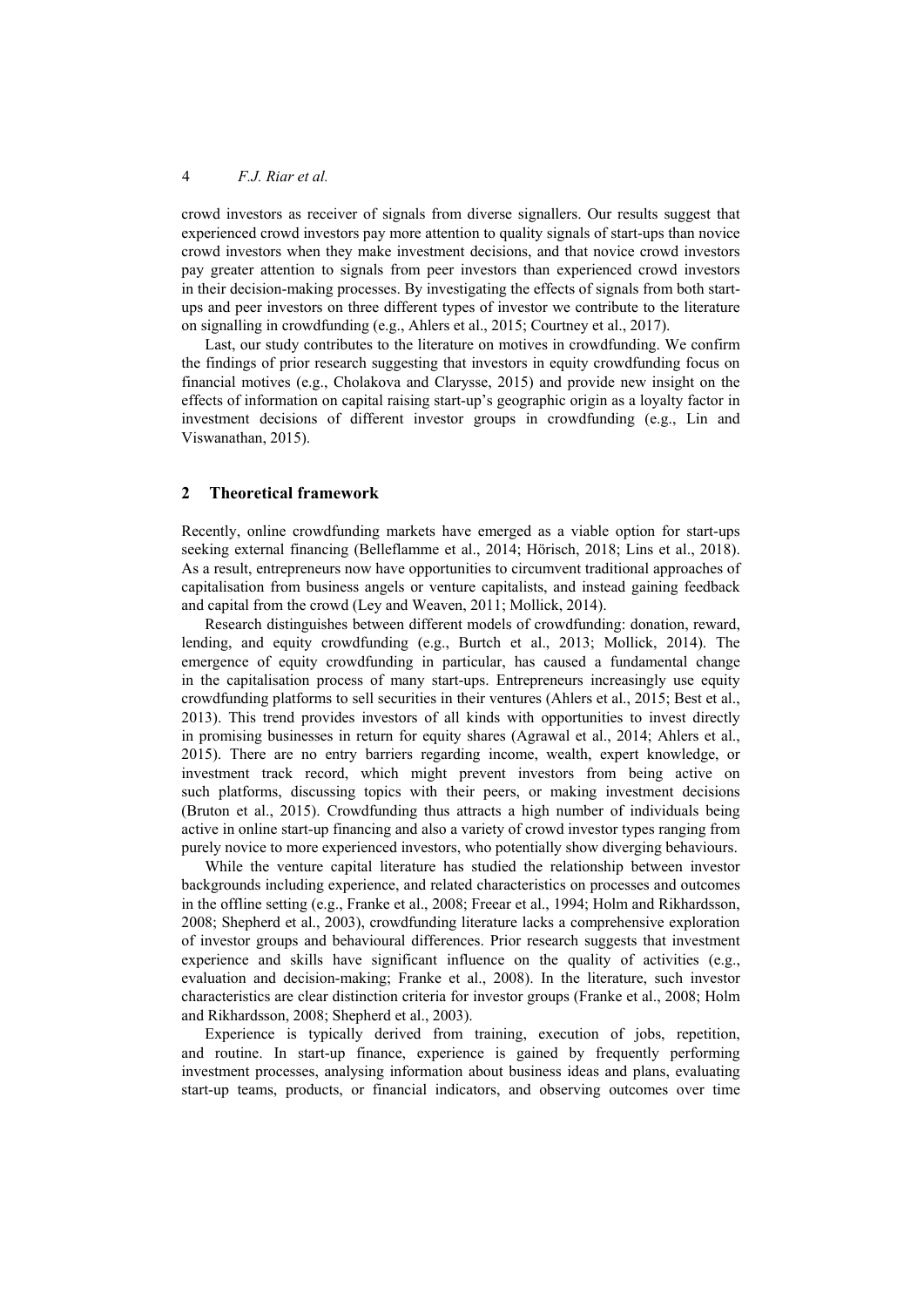(Van Osnabrugge, 1998). Some authors have highlighted the importance of investigating differences between experienced and novice investors with regard to investment activity, performance, and decision-making in venture capital settings (Franke et al., 2008; Freear et al., 1994; Holm and Rikhardsson, 2008; Shepherd et al., 2003; Van Osnabrugge, 1998). In their studies, they find significant variety in how investor groups perform processes and make decisions (e.g., Franke et al., 2008; Holm and Rikhardsson, 2008; Shepherd et al., 2003).

Equity crowdfunding exhibits parallels to classic start-up finance settings (Yu et al., 2017). Investors with diverse investment experience and intentions contribute feedback, capital, or networks (Agrawal et al., 2014). Experience in crowdfunding, similar to experience in offline venture capital settings, refers to repeatedly performing investment processes, seeing a variety of different business concepts, and observing the development of numerous crowdfunded start-ups over time. This suggests that experience may also affect the actions and decision-making processes of investors in online settings. Existing literature can help us develop arguments for exploring:

- how novice and experienced investors obtain and analyse information
- how extensively they communicate with capital-seeking start-up teams
- how sensitively they respond to signals from start-ups and peers to make decisions
- to what extent they differ regarding investment motives.

#### *(1) How investor groups differ in obtaining and analysing information*

Investors face high levels of uncertainty when assessing the market potential of capitalseeking start-ups (Kollmann and Kuckertz, 2010; Matusik et al., 2008; Shane and Cable, 2002). To reduce information deficits, investors often perform specific due diligence activities to identify, consolidate, and analyse information about start-ups before making an investment (Van Osnabrugge, 2000). Research suggests that the higher the amount of information available, the more informed decisions can be derived (Zacharakis and Shepherd, 2001). Obtaining and analysing information in new venture finance settings can reveal important insights about ideas and business models, the start-up team, the market, and financial forecasts, and therefore, the potential value of the start-up (e.g., Davila et al., 2003; Mason and Stark, 2004).

Crowdfunding investors operate in a similar context as professional venture capital investors as they are provided with an opportunity to invest in a new venture. The available information in equity crowdfunding is also similar to what is available in offline venture capital settings. Crowd investors can access information about the business idea and model, the team, and data on markets and financials. On most crowdfunding platforms, investors are also provided a video pitch in which a start-up team highlights key aspects of themselves and their business concept. However, some of this information is unvetted, so the investment risk is inherently high (Moritz et al., 2015).

The ways in which novice or experienced crowd investors obtain and analyse information are likely to differ. We assume that experienced investors perform vetting processes more intensely than novice investors. Experienced investors recognise (e.g., from prior investment cases) that high-quality information leads to higher decision accuracy (Zacharakis and Shepherd, 2001). Novice investors, on the other hand, often do not invest the same efforts in obtaining and analysing information as their experienced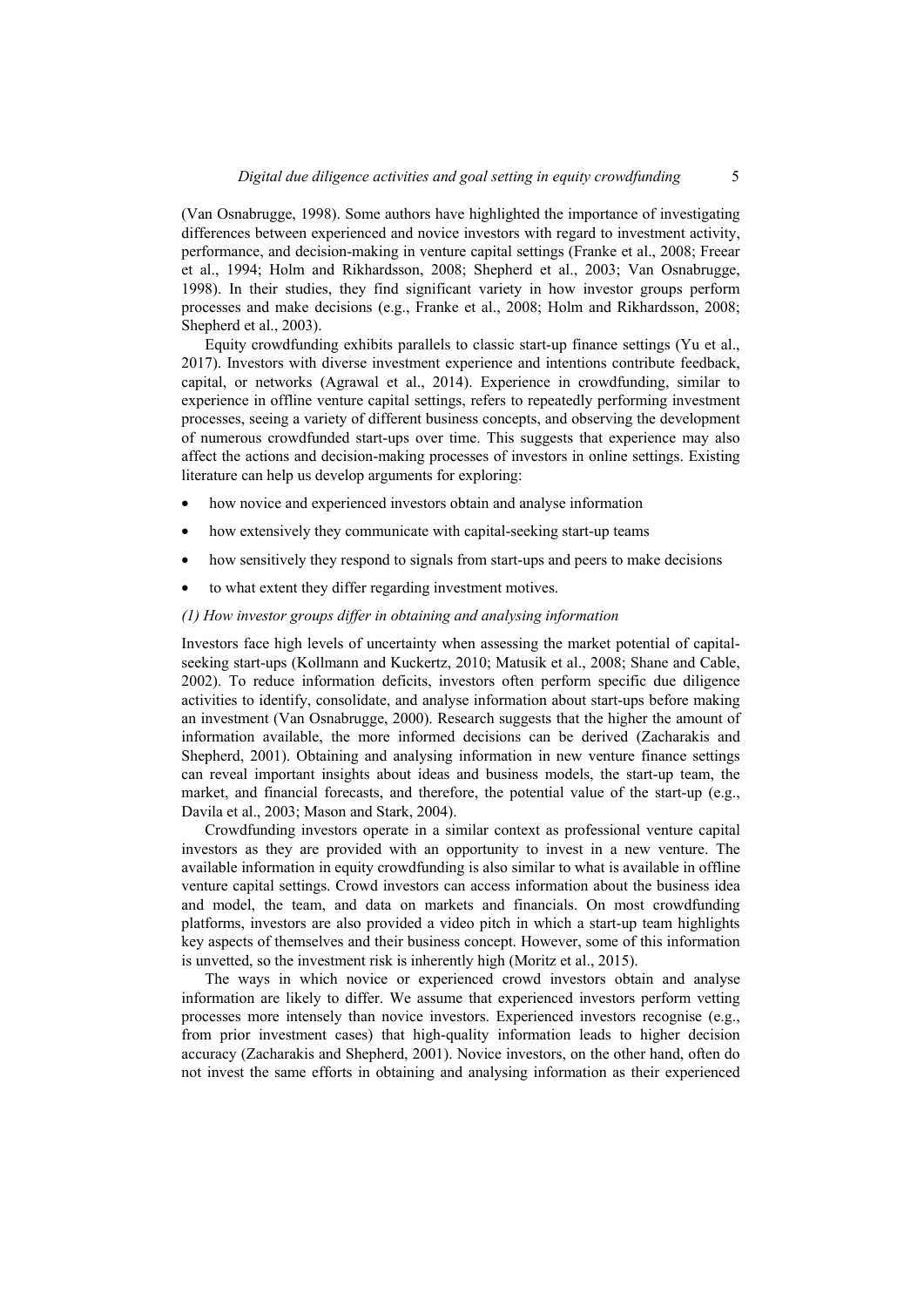counterparts. To investigate these potential differences between novice and experienced investors, we formulate the following hypothesis:

*Hypothesis 1: Experienced crowd investors spend more effort obtaining and analysing information about capital-seeking start-ups than novice crowd investors.* 

#### *(2) How investor groups differ regarding communication with start-up teams*

Communication considers all activities associated with the dissemination, exchange, and use of information (Garvey, 1979). Similar to our knowledge on information assembly and processing, communication helps to create a more vivid picture of the actions, behaviours, and strategies of entrepreneurs (Cable and Shane, 1997). Communication is specifically important when available information is not verified or does not provide a sufficient foundation for sophisticated decision-making about start-up teams and their potential performance (Shepherd and Zacharakis, 2001).

Professional investors prefer to work with entrepreneurs with whom they can communicate easily and frequently (Gupta and Sapienza, 1992). Some investors largely base their investment decisions on the quality of communication with entrepreneurs (Roberts, 1991). Prior research finds that entrepreneurs who fail to communicate well with prospective investors often struggle to receive financial support (Bowden, 1994). Therefore, good communication is central to exchange information and receive financial support from investors (Landström, 1992).

Communication in crowdfunding is typically facilitated by platform providers (Agrawal et al., 2014; Moritz et al., 2015). These platforms provide start-ups with a personal landing page on the crowdfunding platform to share information about the team, their business concept, and recent milestones with interested investors and followers. Crowd investors can obtain further information about the start-up, ask direct questions through chat features, and post feedback and comments on openly shared pin boards (Moritz et al., 2015). Investors may be provided with additional contact information as well (e.g., URL, email, social media links, etc.), for more direct and personal communications.

Literature finds that experienced investors are more aware when they suffer from an information disadvantage (Cable and Shane, 1997). They recognise that entrepreneurs are the experts about their specific business or technology, as they have very specific and discrete knowledge. Thus, for some investors, a personal conversation is an integrated step of a selection or pre-due diligence process to reduce information asymmetries (Shepherd and Zacharakis, 2001).

In crowdfunding settings, we expect experienced investors to actively communicate with entrepreneurs to obtain additional information about a venture (e.g., the start-up team, the underlying business or technology, potential threats and opportunities). Experienced investors use communication to collect more information, overcome information asymmetry, and make sound decisions. Conversely, novice investors may not be aware of information disadvantages and, as a result, do not communicate as extensively. This leads to our second hypothesis:

*Hypothesis 2: Experienced crowd investors communicate with start-up teams more actively than novice crowd investors.*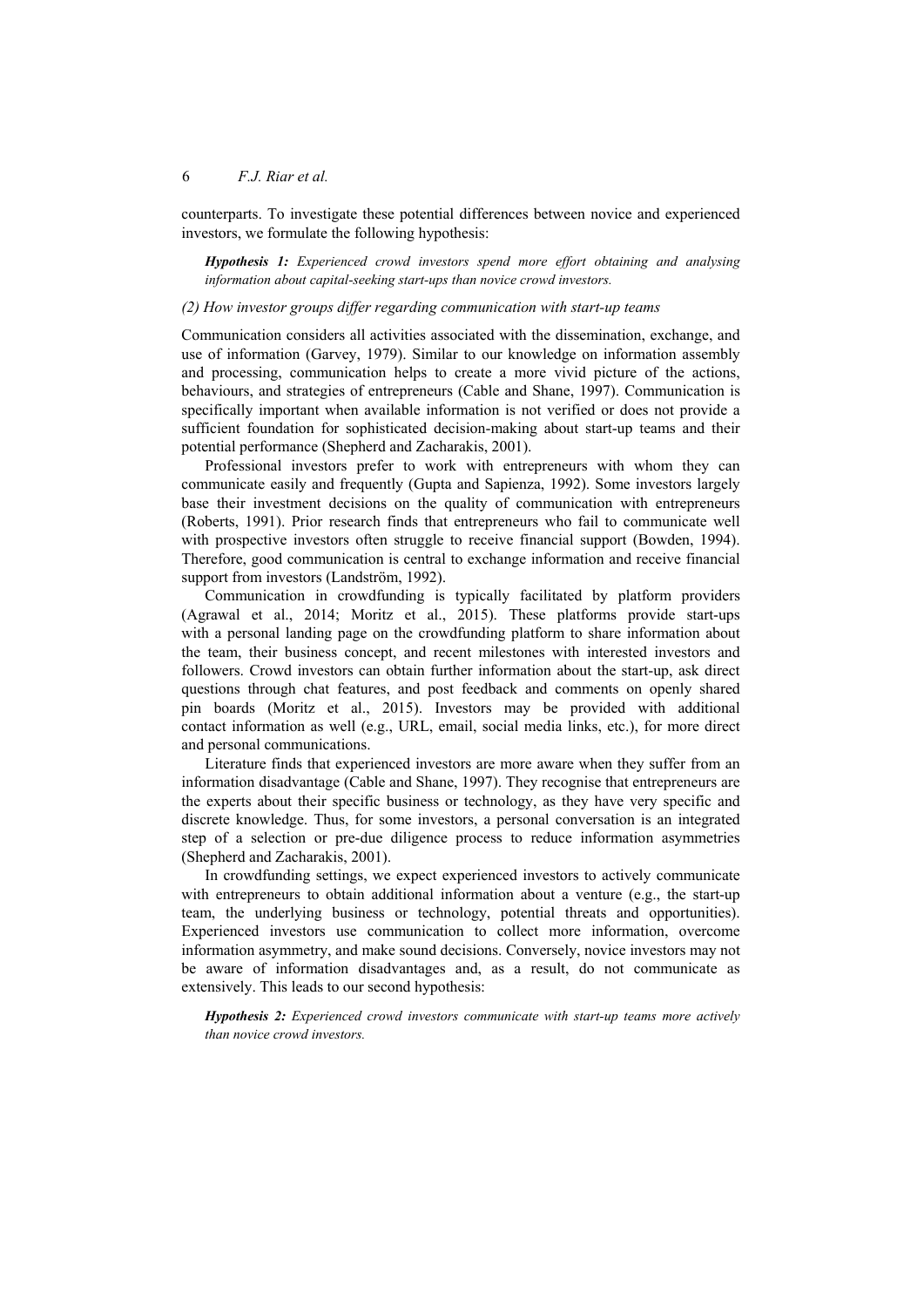#### *(3) How investor groups differ regarding signals and decision-making*

Signalling theory can be used to describe individual behaviours in decision-making. Typical elements of a signalling environment include the signal itself, a person sending the signal, and a person receiving the signal (Connelly et al., 2011). Signals are actions associated with the communication of information to outsiders. Signallers are insiders who obtain specific information, e.g., about products (Kirmani and Rao, 2000) not accessible to outsiders. And receivers are individuals who lack specific information but would like to obtain it (Connelly et al., 2011). Often situations can involve multiple signals, signallers, and receivers.

Signallers in entrepreneurship settings are typically start-ups (e.g., Fischer and Reuber, 2007; Reuber and Fischer, 2005), individual entrepreneurs (e.g., Elitzur and Gavious, 2003), or peer investors (e.g., Scharfstein and Stein, 1990). Receivers in the entrepreneurship literature are often referred to as potential investors (e.g., Elitzur and Gavious, 2003; Janney and Folta, 2003, 2006). Signals contain positive or negative information that exhibit certain qualities (Connelly et al., 2011). For example, signals in venture capital settings cover information on the reputation of a start-up (e.g., Fischer and Reuber, 2007) or investment decisions by peer investors as indicators of quality and success (e.g., Scharfstein and Stein, 1990). One central idea of signalling theory is that receivers make decisions based on signals (i.e., information) received from the signaller (Connelly et al., 2011).

Entrepreneurship scholars apply signalling theory to explain the effects of signals sent by start-ups towards (potential) investors in the offline setting (e.g., Busenitz et al., 2005; Janney and Folta, 2006). Recently, researchers have directed efforts toward the analysis of signalling in crowdfunding (e.g., Ahlers et al., 2015; Block et al., 2018; Moss et al., 2015). For instance, Ahlers et al. (2015), investigated how different signals influence investment decisions of crowd investors in equity crowdfunding. They find empirical evidence that certain signals (e.g., financial roadmap, board experience, etc.) from startups motivate crowd investors to contribute money to crowdfunding projects. However, there is a lack of understanding of the effects of signals from start-ups on different types of equity crowd investors (i.e., novice versus experienced). Furthermore, signals do not stem from start-ups alone. In crowdfunding, signals are also sent and received by third parties such as peer investors (e.g., investment decisions as signals; Janney and Folta, 2006). Therefore, we investigate further

- how investment decisions by experienced and novice investors are influenced by signals they receive from start-ups
- how these groups' decisions are affected when they receive signals from peer investors.

#### *(a) Signalling effects of start-ups on novice and experienced investor decision-making*

Entrepreneurship literature suggests that experienced investors who frequently perform investment processes have developed skills, routines, and capabilities to evaluate the potential value of start-up ideas (e.g., Holm and Rikhardsson, 2008; Shepherd et al., 2003). Such experienced investors compare investment offers to prior deals and outcomes, and interpret information and quality criteria of start-ups (e.g., special entrepreneurial skills of the team, technology leadership, etc.) in a meaningful way (Franke et al., 2008). This provides significant advantages in identifying start-ups that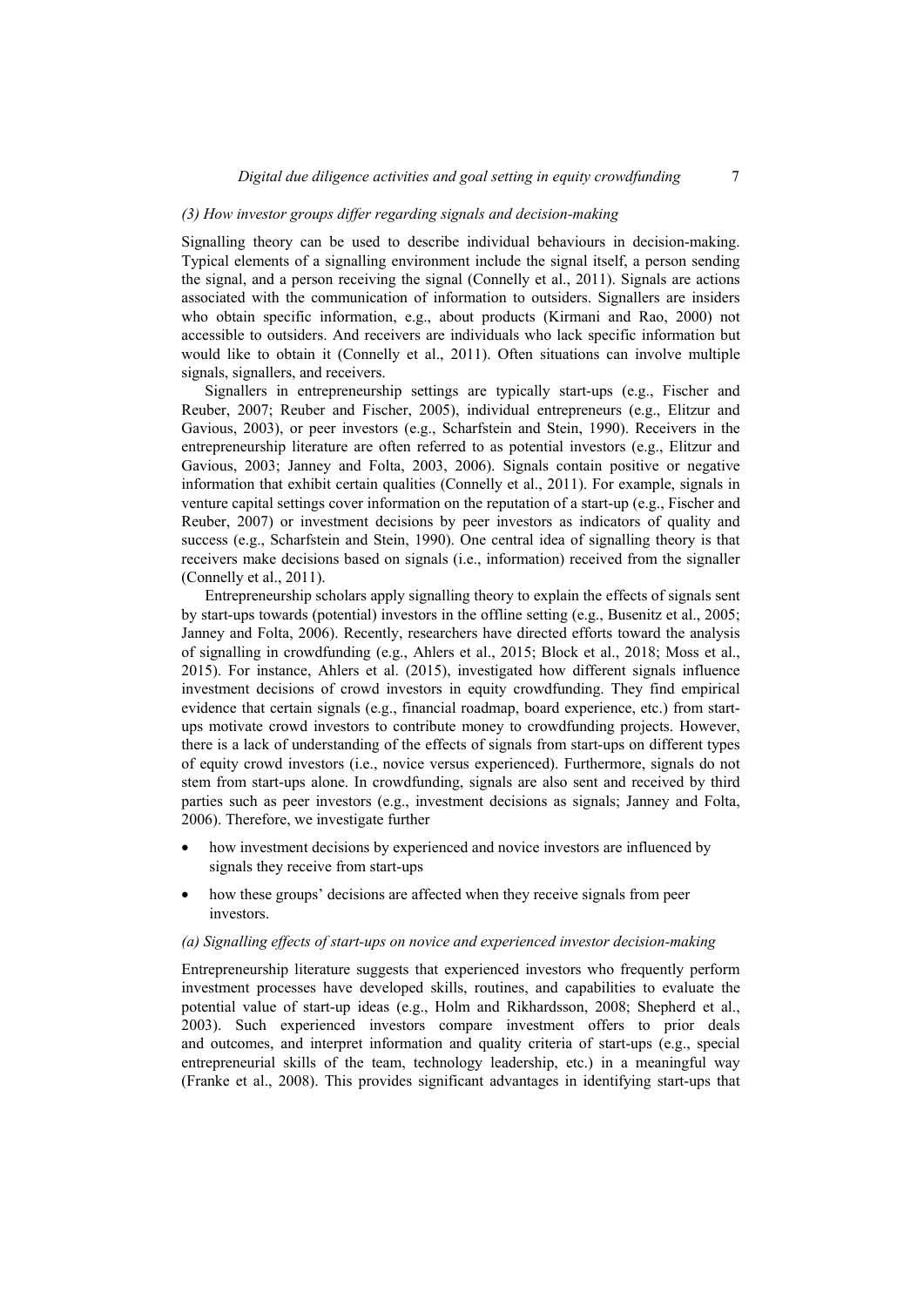will likely be successful and making investment decisions accordingly (e.g., Fried and Hisrich, 1994; Hall and Hofer, 1993; MacMillan et al., 1987). In contrast, novice investors often lack the routines, capabilities, and experiences to effectively compare information and signals (Ahlers et al., 2015; Freear et al., 1994). Thus, experienced investors are capable to filter information provided on crowdfunding platforms more effectively than novice investors and focus on specific quality criteria. This does not mean that novice investors completely ignore quality signals. However, experienced investors tend to pay greater attention to signals from a start-up (such as information on the qualification of the team or proof of concept) than novice investors. To investigate if our assumption holds in equity crowdfunding, we propose the following hypothesis:

*Hypothesis 3a: Experienced crowd investors pay more attention to quality signals of start-ups than novice crowd investors when they make investment decisions.* 

#### *(b) Signalling effects of peers on novice and experienced investor decision-making*

Signals in start-up finance also come from peer investors. In crowdfunding, contributions such as comments and questions from peer investors or their investment decisions are visible to everyone. This visibility can impact peer investors' decisions (Fernández et al., 2011; Moritz et al., 2015). Contributions are interpreted as quality signals and can influence the decisions of other crowd investors (Burtch et al., 2013; Moritz et al., 2015). Historical and current investments legitimise endorsement (Lin et al., 2009; Stuart et al., 1999). Such signals filter investment opportunities into smaller selection pools and reduce vetting efforts for future investors (Hirshleifer and Hong Teoh, 2003; Janney and Folta, 2006).

Based on insights from prior literature, we expect that novice investors are more influenced by signals from peer investors than are experienced investors because novice investors might trust the decisions of peer investors (possibly perceived as "due diligence experts") more than their own decisions. This can lead to investments simply because others have done so before. Experienced investors are more likely to trust their own capacities when vetting start-ups.

*Hypothesis 3b: Novice crowd investors pay greater attention to signals from peer investors than experienced crowd investors when they make investment decisions.* 

#### *(4) How investor groups differ regarding investment goals*

Decisions are typically made for a specific reason or motivation to reach a certain target (Bellman and Zadeh, 1970). Psychology distinguishes between extrinsic motivation, which is activated by financial compensation or recognition, and intrinsic motivation, which is stimulated by fun, joy, and interest (Deci et al., 1999; Kahneman, 2003; Ryan and Deci, 2000).

One can assume that investment decisions in professional venture capital settings are focused on profit maximisation (Dixon, 1991). However, this is not the only motivation in start-up investing. For some investors, it may also be important to invest in start-ups from certain regions or sectors in which they have interest or experience (e.g., Benjamin and Margulis, 1996; Mason and Harrison, 2002). These investors may even be willing to compromise on pure financial investment goals (Huberman, 2001; Sullivan, 1994; Wetzel, 1983).

Investment goals and motives in crowdfunding can differ between individual investors or groups. For example, some investors in crowdfunding may invest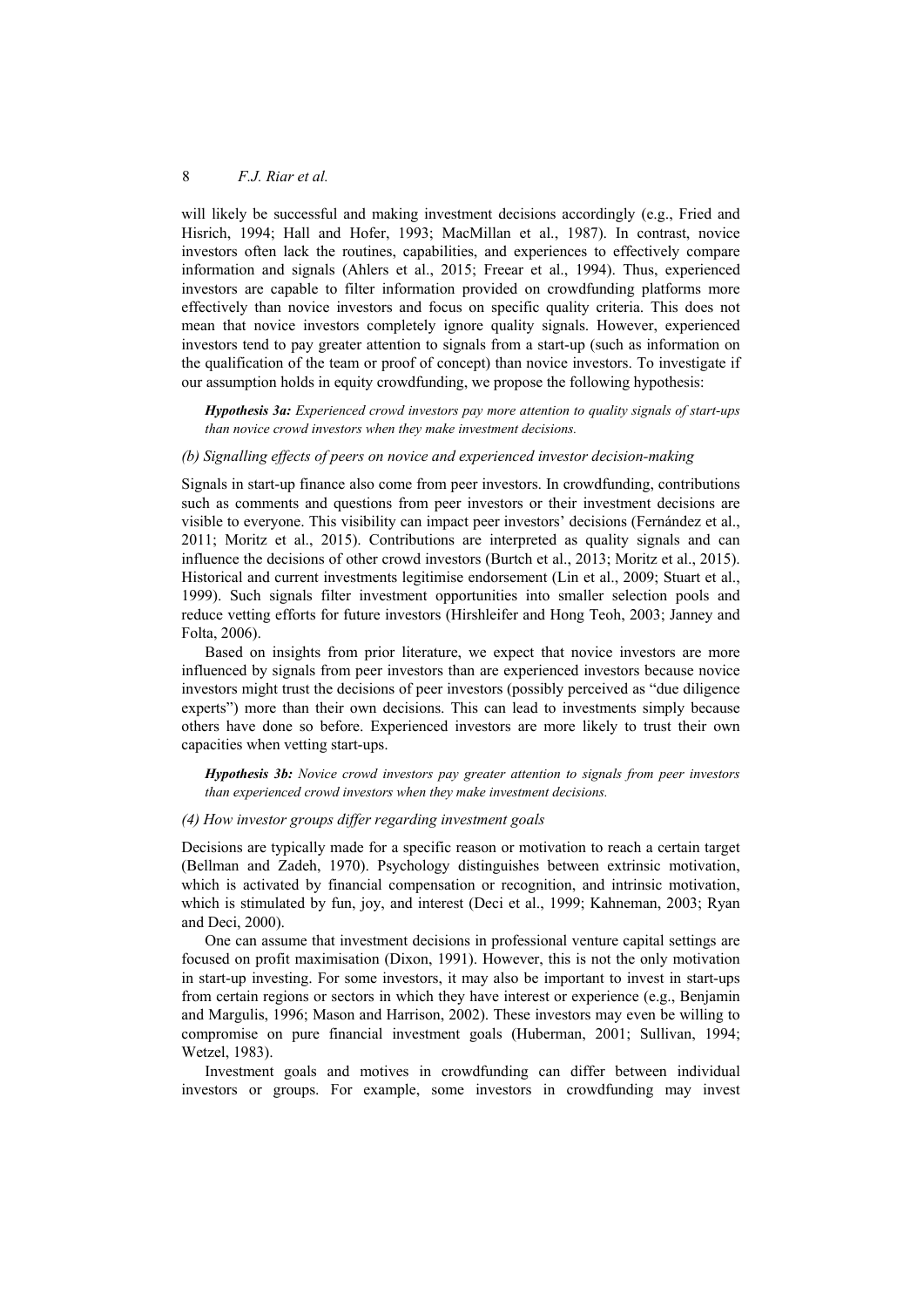predominantly for economic reasons. They simply want to have a sufficient return on their investments (Cholakova and Clarysse, 2015). Other investors may provide capital only because they like the team, or want to support family and friends (e.g., Agrawal et al., 2015) or a particular geographic region (e.g., Lin and Viswanathan, 2015). Such motivations require few economic benefits (Kahneman, 2003). Literature suggests that experienced investors tend to be more motivated by financial goals, while novice investors may be enticed by investments with personal or geographical connections. These arguments result in Hypotheses 4a and 4b:

*Hypothesis 4a: Experienced crowd investors are more financially-driven than novice crowd investors.* 

*Hypothesis 4b: Novice crowd investors are more loyalty-driven than experienced crowd investors.* 

#### **3 Method**

#### *3.1 Empirical setting and data collection*

Regulatory frameworks can affect the capital raising start-up, the crowd investor, or the crowdfunding platforms (Hornuf and Schwienbacher, 2018). Germany has adopted a rather unrestrictive approach by avoiding regulation for equity crowdfunding. This enabled German platforms to develop fast and attract a large number of crowd investors with different backgrounds at relatively low cost (e.g., Hornuf and Schwienbacher, 2018). Hence, the German context seemed to be a great choice addressing our research objective ofexploring differences between investor types. In order to test our hypotheses, we thus use survey data collected from the German equity crowdfunding platform Seedmatch, which was launched in 2011 and is the largest platform of its kind in Germany. It counts 54,134 registered users and has facilitated deal flow for 101 projects worth €33.03 million (data status: October 1, 2017). Its minimum investment requirement per crowd investor is  $E250$ . Crowd investors are able to make investments in start-ups until a predefined funding ceiling is reached. The minimum amount to be collected in order to let funds flow to the start-up is the funding threshold. When a funding threshold is not reached, committed invested money is returned to respective investors. Examples of typical crowdfunding campaigns at Seedmatch are start-ups such Rightsmart (offers digital legal advisory services), Restube (sells inflatable safety buoys), or Veganz (supplies innovative vegan specialities), which collected 400,000 Euro, 600,000 Euro, and 2,000,000 Euro from crowd investors.The largest financing round on Seedmatch was 3 million Euro by Protonet, a start-up that provides private cloud servers to small and medium enterprises. The lowest amount raised was 56,000 Euro by NeuroNation, a startup which is offering brain-training exercises.

The data were gathered using a web-based survey (Leicht, 2013). The survey included 63 questions and 206 individual items. In order to avoid distraction of the respondent, optional questions regarding financial expertise and socio-demographics were positioned at the end of the survey. Crowd investors were provided with five-point Likert scale ratings ranging from strongly disagree to strongly agree and closed matrix questions. Explorative insights were generated by incorporating mixed questions as well as fully open text questions. To test response credibility and optimism, numerical entries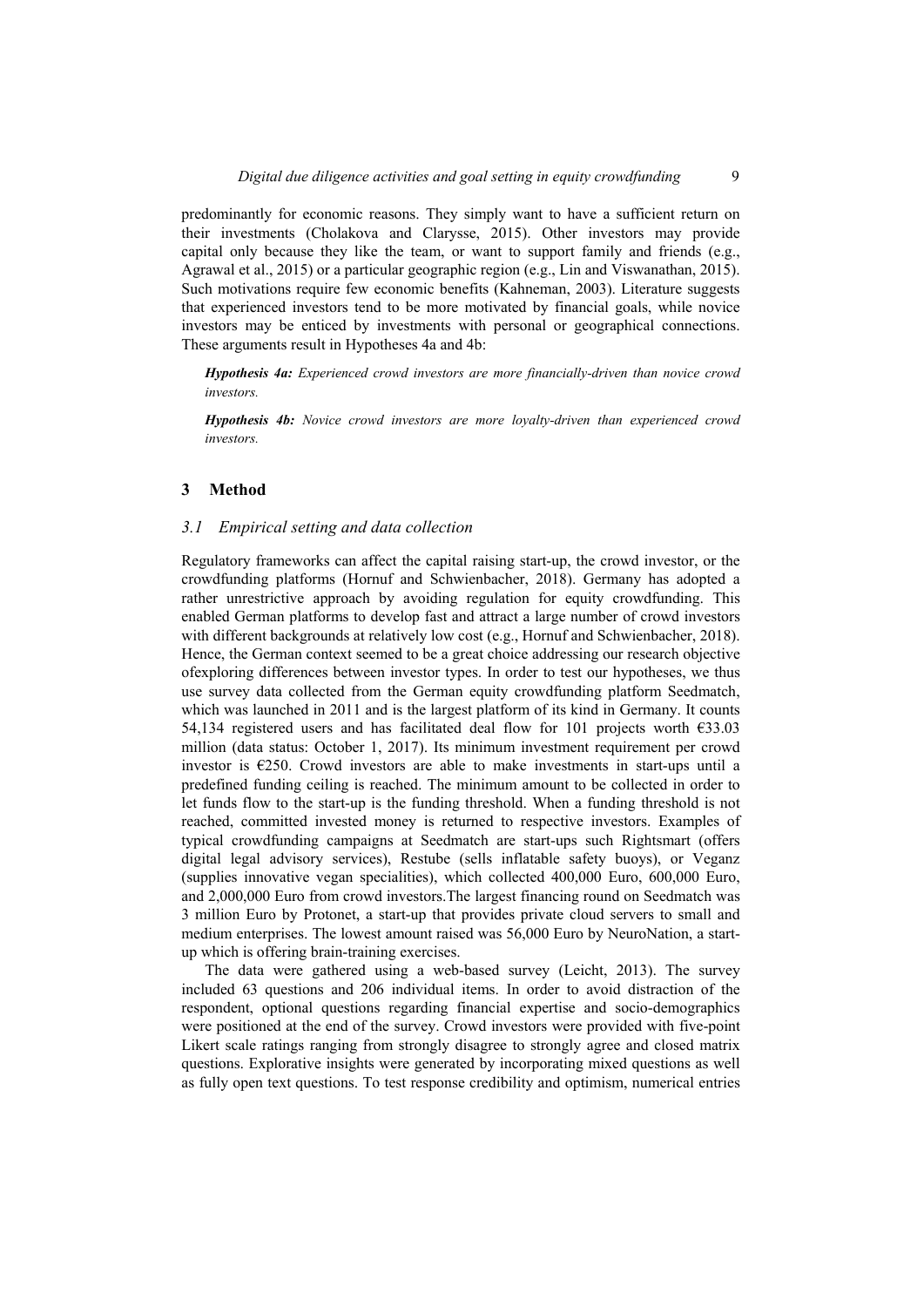were employed. Moreover, we applied several strategies to limit effects of biases. For example, Seedmatch was not mentioned in the survey to reduce bias. The survey was pre-tested by 14 individuals, eight of whom were familiar with the subject. A pre-test ensured that items adequately captured the domain of interest and that items were not ambiguous. Respondents anonymously self-completed the survey mitigating the effect that respondents want to make them look favorable to the experimenter (Furnham, 1986; Nederhof, 1985).

To provide the survey online, we utilised the open source software package LimeSurvey. The questionnaire was published by Seedmatch to its 9334 newsletter subscribers and 7498 social media followers on Facebook, Google+, and Twitter on May 16, 2013. A reminder was sent out to 9547 newsletter subscribers on May 30, 2013. In total, 349 responses were generated. The response rate equalled roughly 18%, measured by the number of active investors on the platform at the time of the survey. To assess the representativeness of our data, we compared collected data with demographic and investment data reported on Seedmatch. We found no significant difference with regard to age, gender ratio, and average investment size.

## *3.2 Variables*

To investigate whether novice and experienced crowd investors differ in their behaviour on crowdfunding platforms, we distinguish between three groups:

*Novice investors*: This group represents crowd investors with no prior offline or online investment experience.

*Offline investor*: This group represents crowd investors with prior offline investment experience. We do not distinguish between investors that may or may not have prior online investment experience.

*Digital investors*: This group represents crowd investors with online investment experience only.

We use four categories of measures to test our hypotheses and explore the differences between the above groups. These categories are

- information search (five variables)
- communication patterns (two variables)
- signalling effects (five variables)
- investment motives (five variables).

Table 1 in Appendix provides an overview of the variables used and their operationalisation.

## **4 Analysis**

We assess the relation between group membership and the dependent variable using analysis of variance. We report the p-value for the overall F-test of the hypothesis that the means for the three groups are the same against the alternative, that the means between at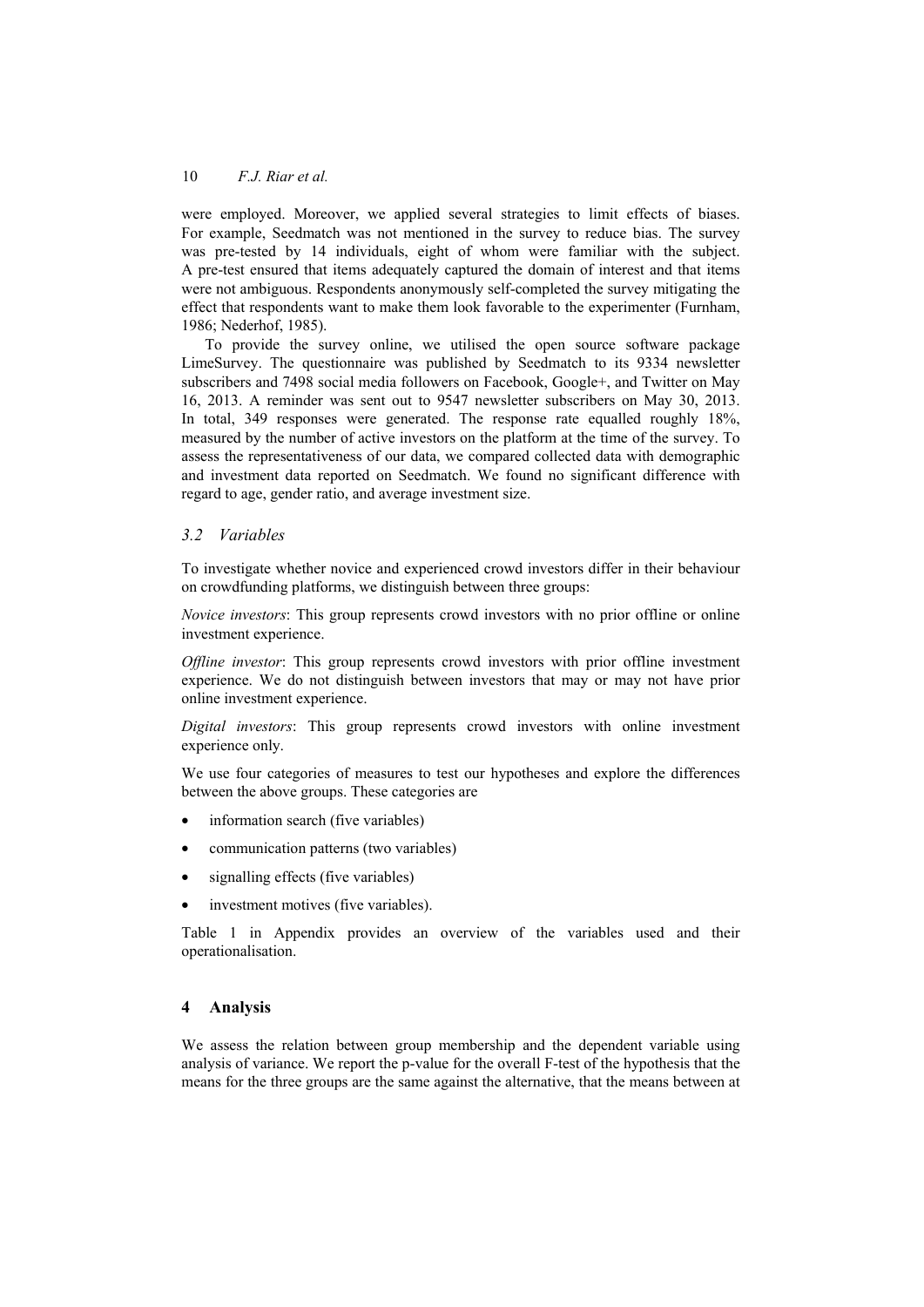least two of the groups differ. In case the F-statistic is significant, i.e., that some of the means differ, we make pairwise comparisons of the means correcting for multiple comparisons using Tukey's method (Tukey, 1949). In a few instances, the assumption of variance homogeneity, justifying the use of the aforementioned F-test, was violated. In these cases, we supplement the F-test with the non-parametric Kruskal-Wallis test for equal populations (Kruskal and Wallis, 1952). In case the null hypothesis of equal populations is rejected, we carry out the associated non-parametric rank-sum test in order to further elucidate the relation between the three groups. An overview of the descriptive statistics is provided in Table 2 in Appendix.

For the dependent variables involving times spent or frequency, we assess the relation between the grouping variable and the pertinent dependent variable using a chi-squared test (Greenwood and Nikulin, 1996). We supplement this analysis by calculating column percentages for the three groups of investors as well. The percentages for the variables involving times spent or frequency are reported in Table 1 in Appendix.

Figure 1 shows an overview of

- the individual variables and the results
- the related hypotheses
- the most important and also
- unexpected outcomes.

For simplicity, we categorise the outcomes for each variable in three manifestations: low, medium, and high. In the following text, we document significant differences between the groups.

In *Hypothesis 1* we asked whether experienced crowd investors spend more effort obtaining and analysing information about capital-seeking start-ups than novice crowd investors. In order to test this, we included five measures:

For the variable *analysis of information*, the results reveal that all groups seem to analyse information carefully. The values are all rather high  $(>3.4)$ . Relative to each other, investors with prior offline experience (3.87) seem to analyse information more carefully than digital investors (3.76) and novice investors (3.46). The value for the group of novice investors is unexpectedly high. However, there are no statistically significant differences between the three groups.

For the variable *examination of start-ups' websites*, the results indicate that most crowd investors examine the corporate website of a start-up between 1 and 30 minutes. A substantial share of novice investors  $(>= 30\%)$  spend no time at all examining the corporate website. This is in contrast to investor groups with offline and online experience where the fraction is very small  $(5\%)$ . The time spent by crowd investors examining the website of a start-up follows the same pattern for digital investors and investors with prior offline experience. The differences between the groups regarding the amount of time spent examining the corporate website is significant at a 1% level of significance.

For the variable *obtainment of information through live chats, emails, or phones calls*, the analysis shows that information about the capital-seeking start-up is, for the majority of respondents, never obtained through channels such as live chats, emails, or phone calls  $(\geq 60\%$  for all groups). This also applies to digital investors ( $> 80\%$ ). Among those investors who do use these channels, there are noteworthy differences between the three groups: Among novice investors, a rather large share of this group (compared to the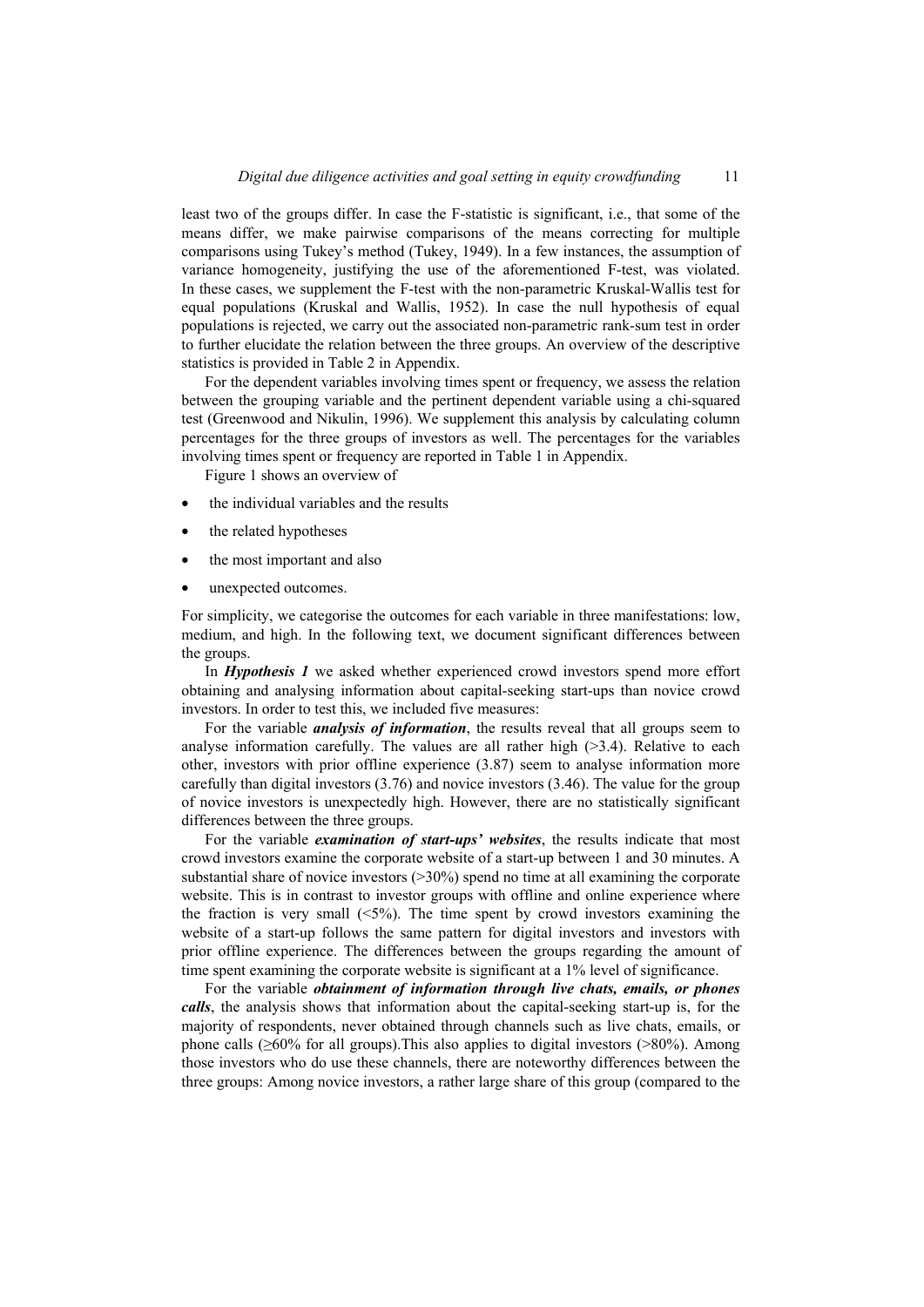other groups) spent more than 30 minutes obtaining information through these channels. Almost one third of investors with prior offline experience use between 1 and 30 minutes whereas the percentage of digital investors is much smaller in this category. The overall effort among the groups of digital investors and investors with prior offline experience is unexpectedly low. This limited effort was expected for the novice investor group only. The relation between group membership and time spent obtaining information through these channels is significant at a 1% level of significance.





Legend: —– Novice investors;  $-\cdots$  - Investors with prior offline experience;  $\cdots$  Digital investors.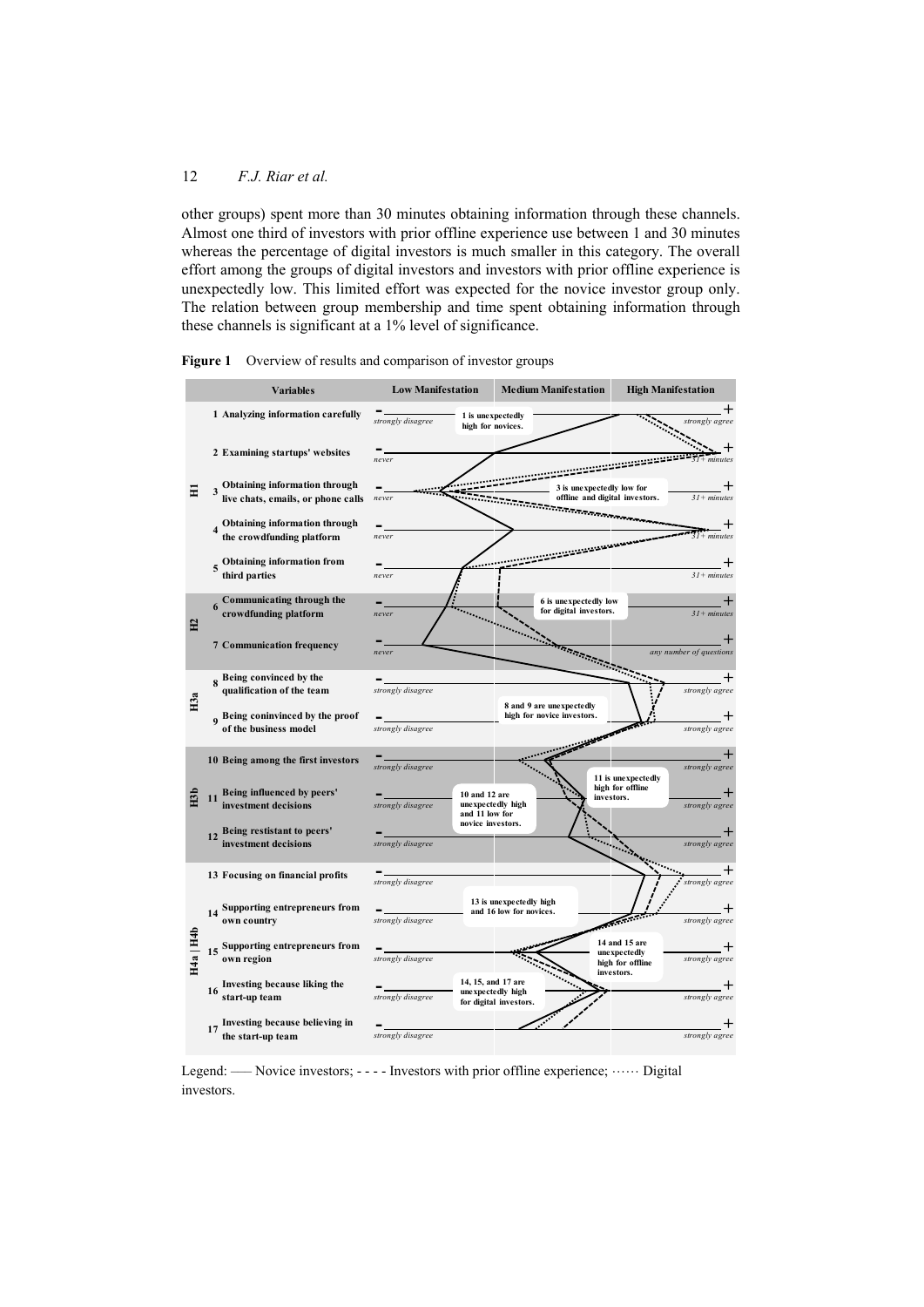For the variable *obtainment of information through the crowdfunding platform*, the analysis reveals that most crowd investors (∼60%) read information about the start-up provided on the crowdfunding platform for more than 30 minutes. One quarter of the group of novice investors never read the information about the start-up provided on the crowdfunding platform; the percentages for digital investors and investors with prior offline experience equal ∼3% and ∼4% respectively. The efforts of investors with prior offline experience and digital investors is high and roughly at around the same level. The effort of novice investors is lower but still at an average level. The overall test of a relation between group membership and time spent reading information on the crowdfunding platform is significant at a 1% level of significance.

For the variable *obtainment of information through third parties*, the results indicate that a large share of crowd investors never obtain information about the start-up from third parties (i.e., novice and digital investors >50%; investors with prior offline experience ∼30%). Approximately one third of the novice investors group spent more than 30 minutes obtaining information from this source, which is comparable to the group of investors with prior offline experience. For digital investors this number is 13%. The chi-squared test is significant at a 1% level of significance.

Overall, we largely find support for Hypothesis 1. Experienced crowd investors spent more effort obtaining and analysing information about capital-seeking start-ups than do novice crowd investors. For most variables, we have a significant result.

**Hypothesis 2** claims that experienced crowd investors communicate with start-up teams more actively than novice crowd investors. In order to test this, we included two measures:

For the variable *communication through the crowdfunding platform*, the results indicate that a large share of crowd investors never interact with the start-up through the communication channels of the crowdfunding platform (i.e., novice and digital investors >50%; investors with prior offline experience ∼36%). The highest interactions take place between 1 and 30 minutes (i.e., novice and digital investors ∼30%; investors with prior offline experience ∼50%). For this measure, we expected low interaction for novice investors and medium to high interaction for the two other groups. But the activity of digital investors was unexpectedly low. Significance for the relation between group membership and this variable is reached at a 10% level.

For the variable *communication frequency*, the analysis reveals that roughly half of the digital investors and investors with prior offline experience never communicate with the capital-seeking start-up, while the other half seeks to have any form and length of communication. The values for novice investors are much lower than the values for the other two groups: 71% of the novice investors never ask questions to the capital-seeking start-up and 29% do any form of communication or questioning (i.e., between 1 and more than 21 times a month). The test of a relation between group membership and this variable is significant at a 5% level of significance.

Overall, we find support for Hypothesis 2. Experienced crowd investors communicate more consistently with the start-up than novice crowd investors.

**Hypothesis 3a** investigates whether experienced crowd investors pay more attention to quality signals of start-ups than novice crowd investors when they make investment decisions. In order to test this, we included two measures:

For the variable *focus on team qualification*, the results reveal that all groups seem to invest because they are convinced of the capabilities of the team. The values are all very high (>3.6). Relative to each other, the capabilities of the team seem to be more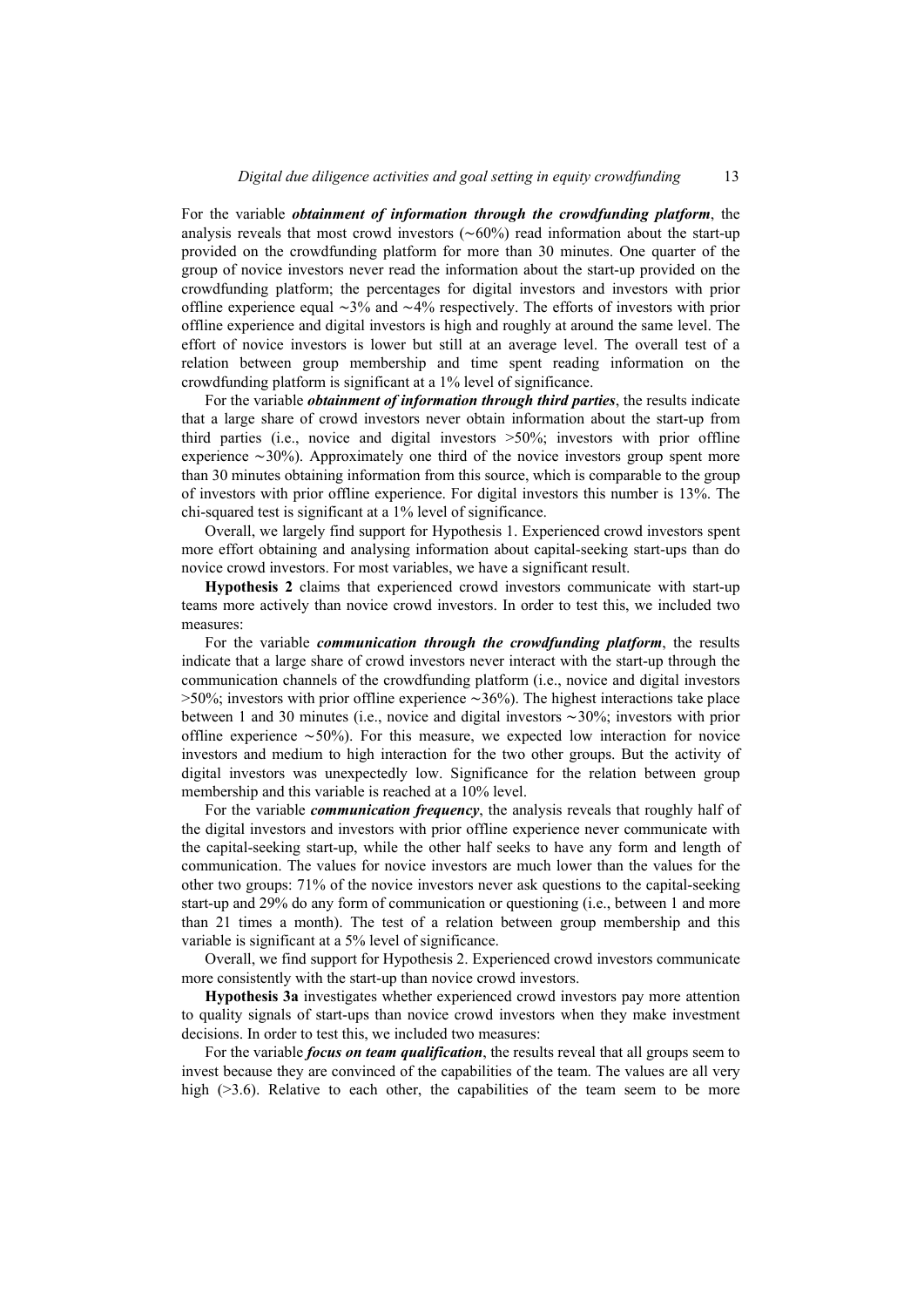important for investors with prior offline experience (4.15) than for digital (3.98) and novice investors (3.63). We find statistically significant differences at the 10% level  $(F = 0.06)$  between novice investors and investors with prior offline experience. The value for the group of digital investors is not significantly different from the values of the two other groups.

For the variable *attention to proof-of-concept*, the results indicate that all groups seem to invest because the team has shown that the business model works. The values are all very high  $(\geq 3.80)$ . Relative to each other, proof of business model seems to be more important for digital investors (4.01) than for investors with prior offline experience (3.92) and novices (3.80). The value for novice investors is unexpectedly high. However, the groups are not significantly different from each other.

Overall, Hypothesis 3a is supported. Experienced crowd investors pay more attention to signals from start-ups than novice crowd investors when they make investment decisions.

In **Hypothesis 3b**, we test whether novice crowd investors pay greater attention to signals from peer investors than experienced crowd investors when they make investment decisions. In order to test that, we included three measures:

For the variable *being among the first investors*, the results show that for all groups it seems to be of medium importance to be among the first investors. These values are at an average level. Relative to each other, it seems more important to be among the first investors for those with prior offline experience (2.44) than for digital investors (2.00). We have a statistically significant relation for the difference between investors with prior offline experience and digital investors, at a 5% level of significance. The group of novice investors (2.35) is located between and is not statistically different from the two other groups. The value for the group of novice investors is higher than expected.

For the variable *influence of peers' investment decisions*, the results indicate that for all groups it seems to be of average importance that others have already invested. Relative to each other, it seems to be more important for novice investors (2.96) than for investors with prior offline experience (2.70) and digital investors (2.95) that others have already invested. The value for novice investors was expected to be much higher and the value for the group of investors with prior offline experience much lower. However, we do not have a significant relation for the differences between the three groups.

For the variable *resistance to peers' investment decisions*, the results reveal that crowd investors of all groups perceive themselves as not being influenced by the investment behaviour of other investors at an average level. Relative to each other, investors with prior offline experience (3.41) are less influenced by other investor behaviour than digital investors (3.02) and novices (2.74). The value for the group of novice investors is unexpectedly high. The differences are significant at a 10% level.

Overall, we find some support for hypothesis 3b. Novice crowd investors pay more attention to signals of peer investors than experienced crowd investors when they make investment decisions.

**Hypothesis 4a** investigates whether experienced crowd investors are more financially-driven than novice crowd investors. **Hypothesis 4b** investigates whether novice crowd investors are more loyalty-driven than experienced crowd investors:

For the variable *focus on financial returns*, the results show that all groups seem to see their capital primarily as an investment and would like to generate profits. The values are very high  $(>3.8)$ . Relative to each other, digital investors  $(4.43)$  see their capital primarily as an investment and would like to generate profits more than investors with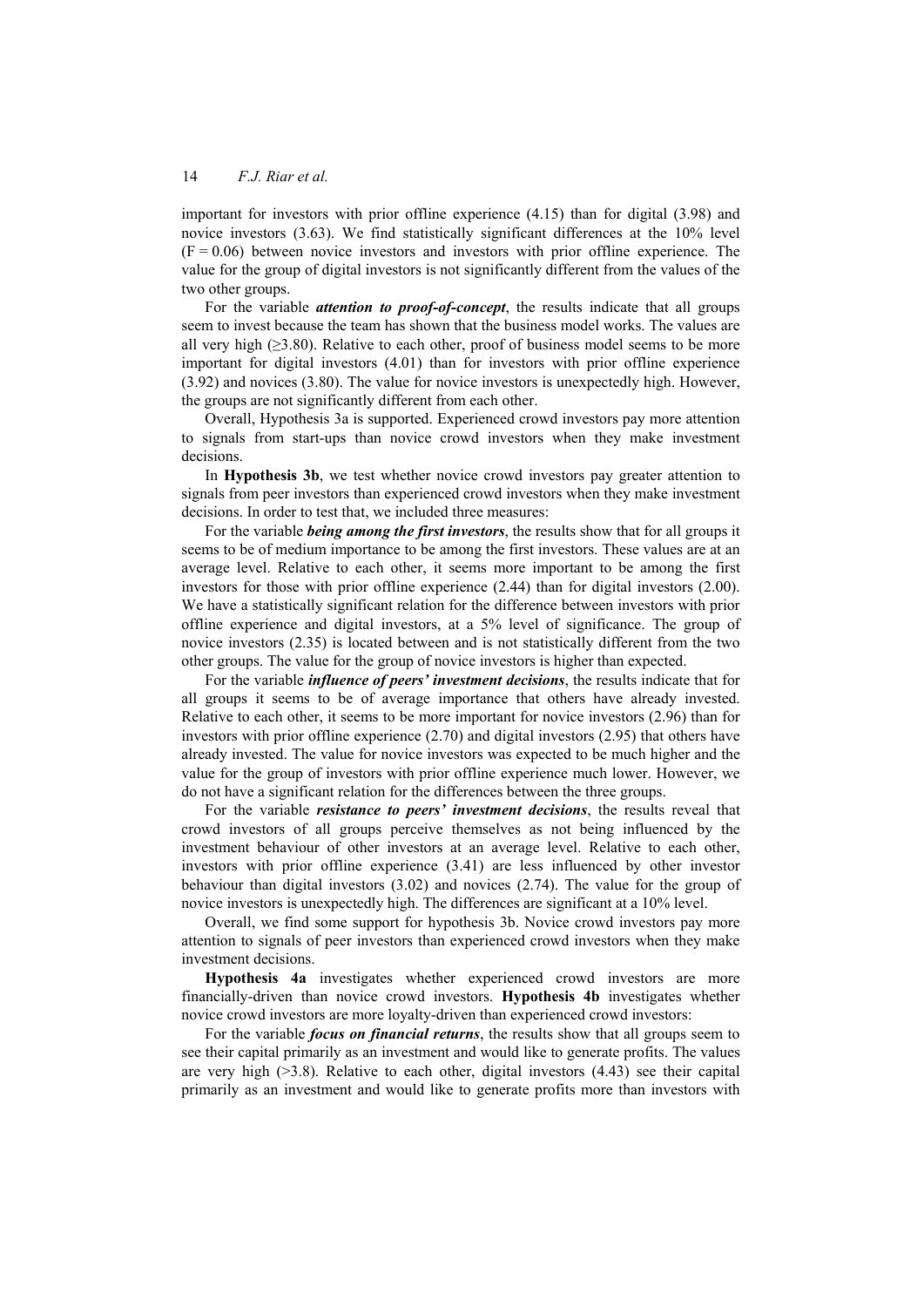prior offline experience (4.08) and novice investors (3.81). There are statistically significant differences between the three groups at a 1% significance level; specifically, for the difference between the group of digital investors and the group of novice investors, but also for the difference between the group of digital investors and the group of investors with prior offline experience.

For the variable *support of entrepreneurs from own country*, the results indicate that all groups seem to be motivated to support compatriot entrepreneurs to realise their idea. The values are high  $(>=3.6)$ . Relative to each other, digital investors  $(4.09)$  want to support entrepreneurs in Germany to realise their idea more than investors with prior offline experience (3.87) and novice investors (3.68). We have a significant relation at a 5% level of significance for the difference between novice investors and digital investors.

For the variable *support of entrepreneurs from own region*, the analysis reveals that, for all groups, it seems to be of average importance that entrepreneurs are from the same region as investors. Relative to each other, this seems to be more important for novice investors (2.26) than for investors with prior offline experience (1.92) and digital investors (1.87). However, the differences are not significant.

For the variable *empathy for the start-up team*, the results indicate that all groups seem to invest because they like the start-up team. The values are above average  $(>=2.9)$ . Relative to each other, investors with prior offline experience (3.31) invest because they like the team more than novice investors (3.23) and digital investors (2.99). However, the differences are not statistically significant.

For the variable *belief in the start-up team*, the results reveal that all groups seem to invest because they believe in the capabilities of the start-up team at an average level  $(\leq 2.7)$ . Relative to each other, investors with prior offline experience  $(2.67)$  invest because they believe in the team more than digital investors (2.23). This difference is significant at a 5% level of significance. There is also a significant difference at a 5% significance level for the relation between investors with prior offline experience and novice investors (2.00).

Overall, Hypothesis 4a is supported. Experienced crowd investors focus more on financially driven investment goals such as return on investment than novice crowd investors. However, Hypothesis 4b is rejected. Experienced investors, both the group of investors with prior offline experience and digital crowd investors, focus more on loyalty driven investment goals, such as the support of entrepreneurs from their own country, than the group of novice investors. For all groups, the fact that the start-up team is from their country is more important than being from their region.

#### **5 Discussion**

In this paper, we study the differences of specific types of crowd investors active on equity crowdfunding platforms. We distinguish between novice and experienced crowd investors, as prior research suggests that experience has significant influence on the behaviour of individuals and is an often-used distinction criteria for groups in offline venture capital settings (e.g., Franke et al., 2008; Holm and Rikhardsson, 2008; Shepherd et al., 2003). We were interested in understanding whether the findings from the offline world hold true online. Hence, we developed hypotheses based on existing knowledge to investigate how the different investor groups behave on crowdfunding platforms and why they invest in start-ups. Figure 1 shows an overview of our hypotheses and outcomes.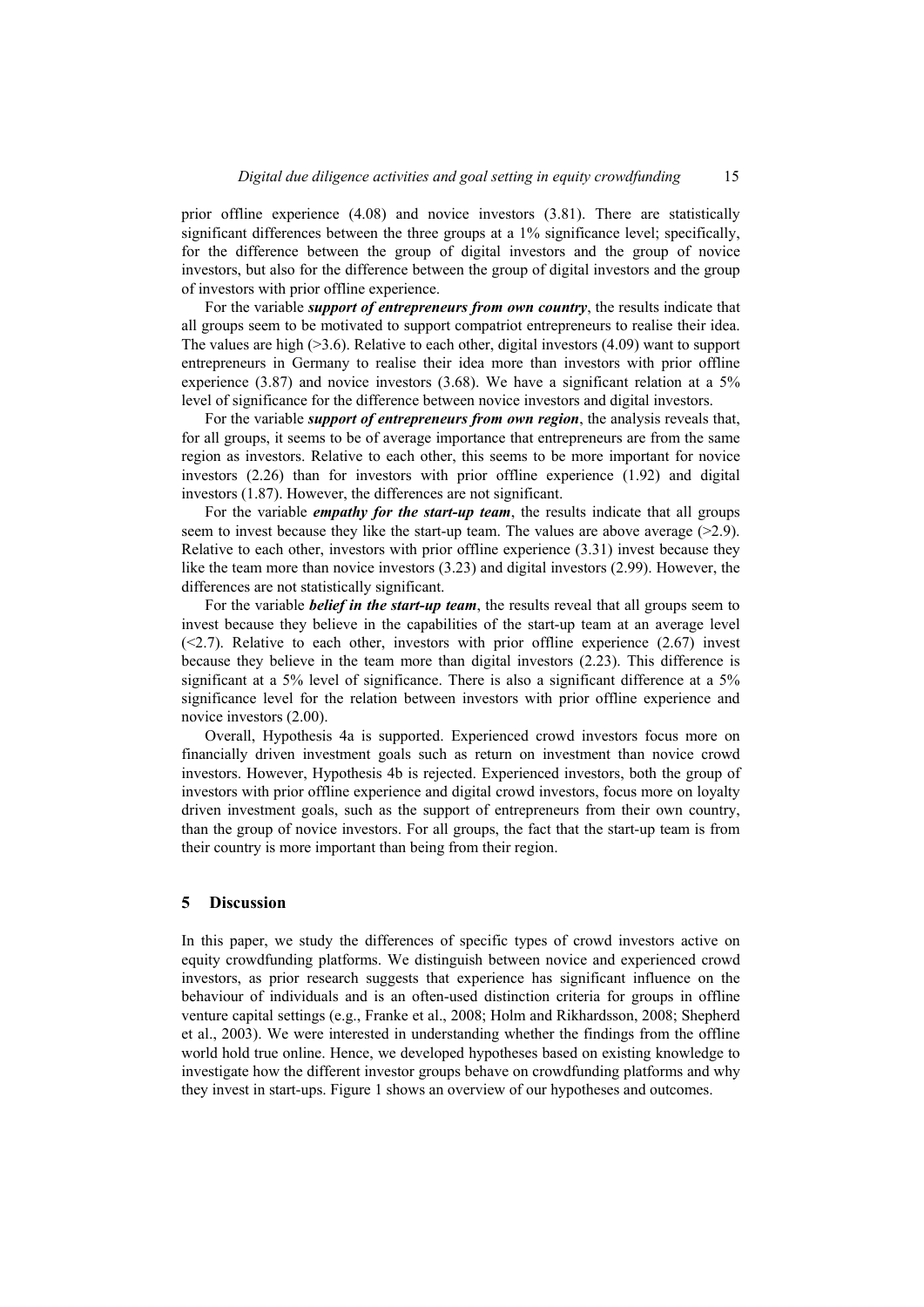From the literature, we know that professional investors typically perform due diligence activities such as searching, compiling, and analysing information carefully to reduce uncertainty and make informed investment decisions (Matusik et al., 2008; Van Osnabrugge, 2000; Zacharakis and Shepherd, 2001). Professional investors also communicate directly with start-up teams to learn more about the their intentions and strategies or to understand a new technology in a more detailed manner (e.g., Cable and Shane, 1997; Kollmann and Kuckertz, 2006).

Our findings regarding information seeking processes of novice and experienced investors in the online setting show that the information provided by the platform provider seems to be a sufficient component for most crowd investors, specifically for novices, to make decisions about start-ups. Overall, our hypothesis that experienced crowd investors pay more attention to gathering additional information largely finds empirical support. Interestingly, novice crowd investors analyse the provided information carefully as well, almost but not as carefully as experienced investors.

Regarding communication, which is closely linked to information seeking, we assumed that experienced crowd investors also communicate with start-up teams more actively than novice crowd investors. We find empirical support for this hypothesis. Taking a closer look, it was unexpected to see that a large share of experienced investors use communication in a limited capacity. One explanation could be that crowd investors are embedded in a social network or community (e.g., Hui et al., 2014; Fiedler and Sarstedt, 2014), which may positively influence their decision-making processes without the need for information or validation checks through communication, as they trust their peers and the platform provider. Some platform providers manage information collection (e.g., about the business model, market data, financials, etc.) and vetting for their investor community before releasing a crowdfunding campaign. Such vetting activities by platform providers might explain why even experienced crowd investors do not utilise additional opportunities and communication tools more comprehensively.

Regarding signalling, the literature suggests that investors who frequently perform investment processes can compare characteristics of a start-up to prior investments and can thus interpret information and quality criteria in a more meaningful way (e.g., Franke et al., 2008). Investors without prior investment experience often lack such insights and comparisons, and are thus influenced by the decisions of peer investors more easily (e.g., Freear et al., 1994). Hence, we proposed that experienced crowd investors pay more attention to quality signals of start-ups than novice crowd investors when they make investment decisions, and that novice crowd investors pay greater attention to signals from peer investors than experienced crowd investors in their decision-making processes. Both hypotheses find empirical support. Specifically, regarding signals from start-ups, our results show that in equity crowdfunding novice investors direct their attention to quality signals of start-ups (e.g., information about the qualifications of a team) almost as much as experienced and digital investors. Regarding signals from peer investors (e.g., peers' investment decisions), our analysis reveals a differentiated result. While it seems to be similarly important to novice and digital investors that others have invested at earlier stages, it is less important to investors with prior offline experience. We assume that this investor group is not used to have access to information about the investment decisions of peer investors. In offline settings, information about peer investors is not always visible or even accessible at all, as in seed financing rounds when start-ups reach out for external financing for the first time. Offline investors typically rely on their own information, due diligence, and decisions. To the contrary, online investors are used to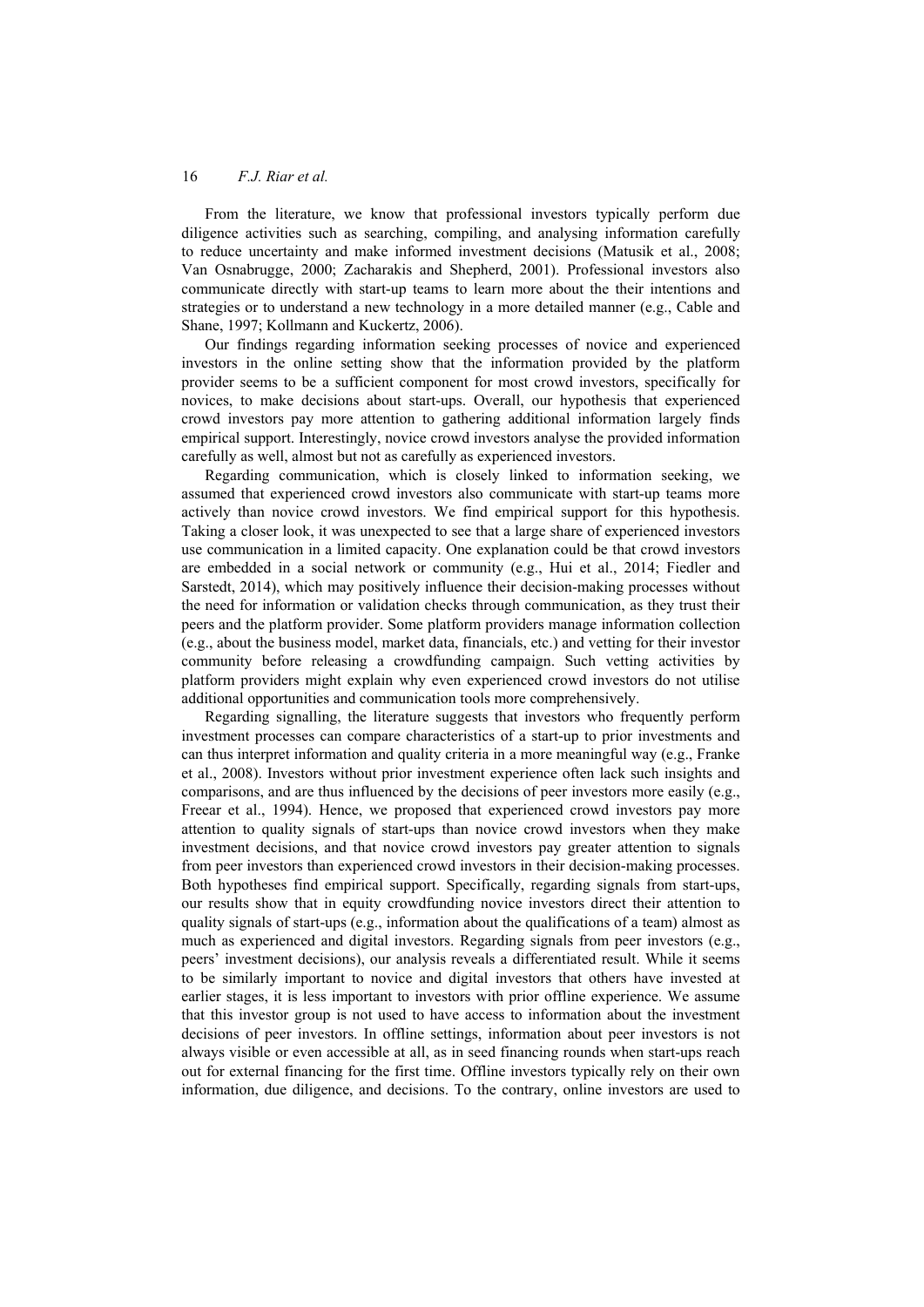the transparency of the community and may trust signals of peer investors, as they may convey a legitimising endorsement (Lin et al., 2009; Stuart et al., 1999). Additionally, signals such as information on peers' investment decisions function as a filter for the overall investment opportunities, which reduces cost and effort for other investors evaluation activities (Hirshleifer and Hong Teoh, 2003; Janney and Folta, 2006).

Another important aspect of start-up financing is investor motivation. In classic offline venture capital settings, the motivation of investors is usually directed towards financial payoff (e.g., Dixon, 1991), but can also be driven by interests, joy, fun (e.g., Benjamin and Margulis, 1996; Mason and Harrison, 2002), and regional focus (e.g., Powell et al., 2002). We suggested that experienced crowd investors are more financially-driven than novice crowd investors, and that novice crowd investors are more loyalty-driven than experienced crowd investors. We can confirm the former, but not the latter aspect: Our results show that whether or not one is a novice, an experienced offline, or a digital investor, all groups want to profit financially from their investments. We also see a home bias, meaning that investments are more probable when the start-up is from the same country or region as the crowd investor. Surprisingly, for all groups, the startup's country is more important than the region or state. This might be due to changing education and working patterns, where people, especially in the finance and investment community, seamlessly move between regions and countries. In this environment, through characteristics such as language, accent, etc., country origins are more obvious, visible, and commonly known than regional origins. Therefore, people identify themselves more as citizens of a country than of a certain region or state where they are born or reside.

#### **6 Conclusion**

#### *6.1 Theoretical implications*

Our study offers several important contributions to the crowdfunding literature: First, our findings show that there are indeed different groups of investors active on equity crowdfunding platforms. To date there had been only limited knowledge about which groups exist, what important characteristics they possess, and how they behave in crowdfunding (McKenny et al., 2017). In our study we analyse investors with different levels of investment experience active on equity crowdfunding platforms and show that investor background can have major implications for online investment activities. By providing a detailed comparison of novice and experienced investors' behaviour and decision-making processes, we offer new insight to the literature on investor types in equity crowdfunding (e.g., Günther et al., 2018; Mohammadi and Shafi, 2018).

Second, we specifically investigate differences of novice versus experienced investors regarding information search and communication patterns. We find that experienced crowd investors pay more attention to gathering additional information when analysing crowdfunding campaigns than do novice crowd investors. Regarding communication, our results suggest that experienced crowd investors also communicate with start-up teams more actively than novice crowd investors. Our findings thus contribute to research on information assembly and communication in crowdfunding (e.g., Moritz et al., 2015; Lins et al., 2018).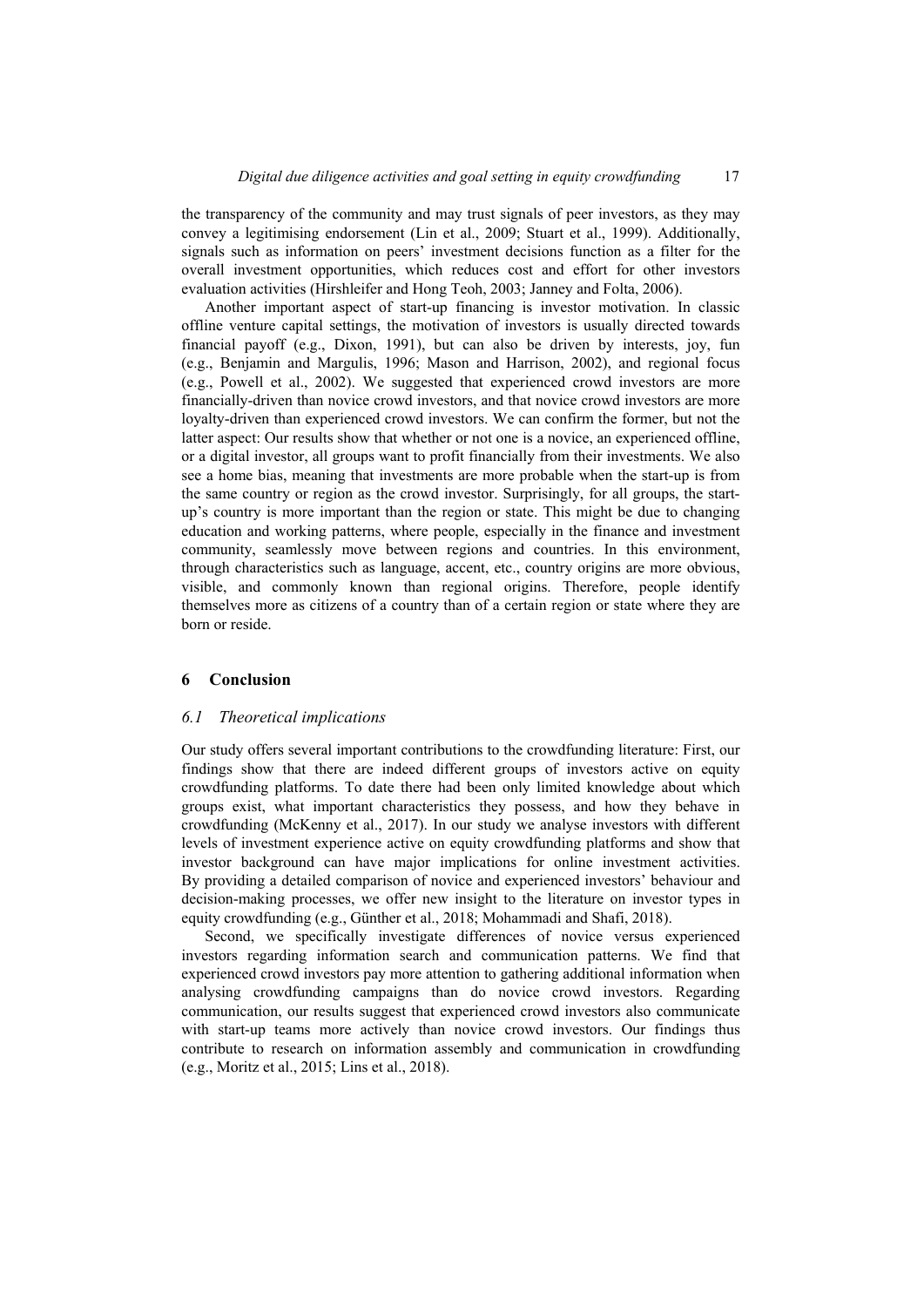Third, although prior literature provides first evidence on the role of signals in crowdfunding, scholars have overlooked to study signalling effects on different types of crowd investors as receiver of signals from diverse signallers. We find that experienced crowd investors pay more attention to quality signals of start-ups than novice crowd investors when they make investment decisions, and that novice crowd investors pay greater attention to signals from peer investors than experienced crowd investors in their decision-making processes. By investigating the effects of signals from both start-ups and peer investors on different types of investors, we contribute to the literature on signalling in crowdfunding (e.g., Ahlers et al., 2015; Courtney et al., 2017).

Lastly, our study contributes to the literature on motives in crowdfunding. We confirm the findings of prior research suggesting that investors in equity crowdfunding focus on financial motives (e.g., Cholakova and Clarysse, 2015) and provide new insight on the effects of geographic information on capital raising start-up's origin as a loyalty factor in investment decisions of different investor groups in crowdfunding (e.g., Lin and Viswanathan, 2015).

## *6.2 Managerial implications*

Our study also offers practical implications for start-ups seeking capital, crowdfunding platform providers, and crowd investors: First, start-ups gain insights into how they can address the needs of different types of crowd investors, what kind of information they should provide to which group and in which way, and that active communication is of high importance. This is valuable, as start-ups can use these insights for their crowdfunding campaigns and for choosing their interaction approach with potential investors. For example, to actively influence the success of fundraising campaigns, startup teams can increase communication to reduce information asymmetry perceptions by investors. Moreover, start-ups may employ signalling effects (e.g., highlighting certain information on team qualification, the business model, or peers' decisions), which may influence investors' financing decisions positively. Second, platform providers receive insights into how to structure deal flows (e.g., whether there is a need for assistance for specific groups or individuals), and which communication channels and information requirements (e.g., what is important to which type of investor) they should install. Third, crowd investors can classify themselves with respect to their level of experience and skills, and base their investment strategies on the individual situation (e.g., follow the herd, use it as filter or signal for quality, or make own evaluations and decisions based on respective capabilities).

## *6.3 Limitations and future research*

Our study has some limitations. The survey collected data from crowd investors in Germany only. The results may therefore be influenced by both the regulatory context and the culture of crowd investors in Europe, and in particular, Germany. We also draw data from one platform only, which may be influenced by the setting and/or the followers of the platform. Moreover, as prevalent in other research involving participant self-report, the answers to our questions may be biased by respondents' social desirability. Therefore, we cannot generalise our results across all equity crowdfunding platforms worldwide, although the platform does not significantly differ from others and despite our efforts to mitigate response bias. Further studies on crowd investors' background, and data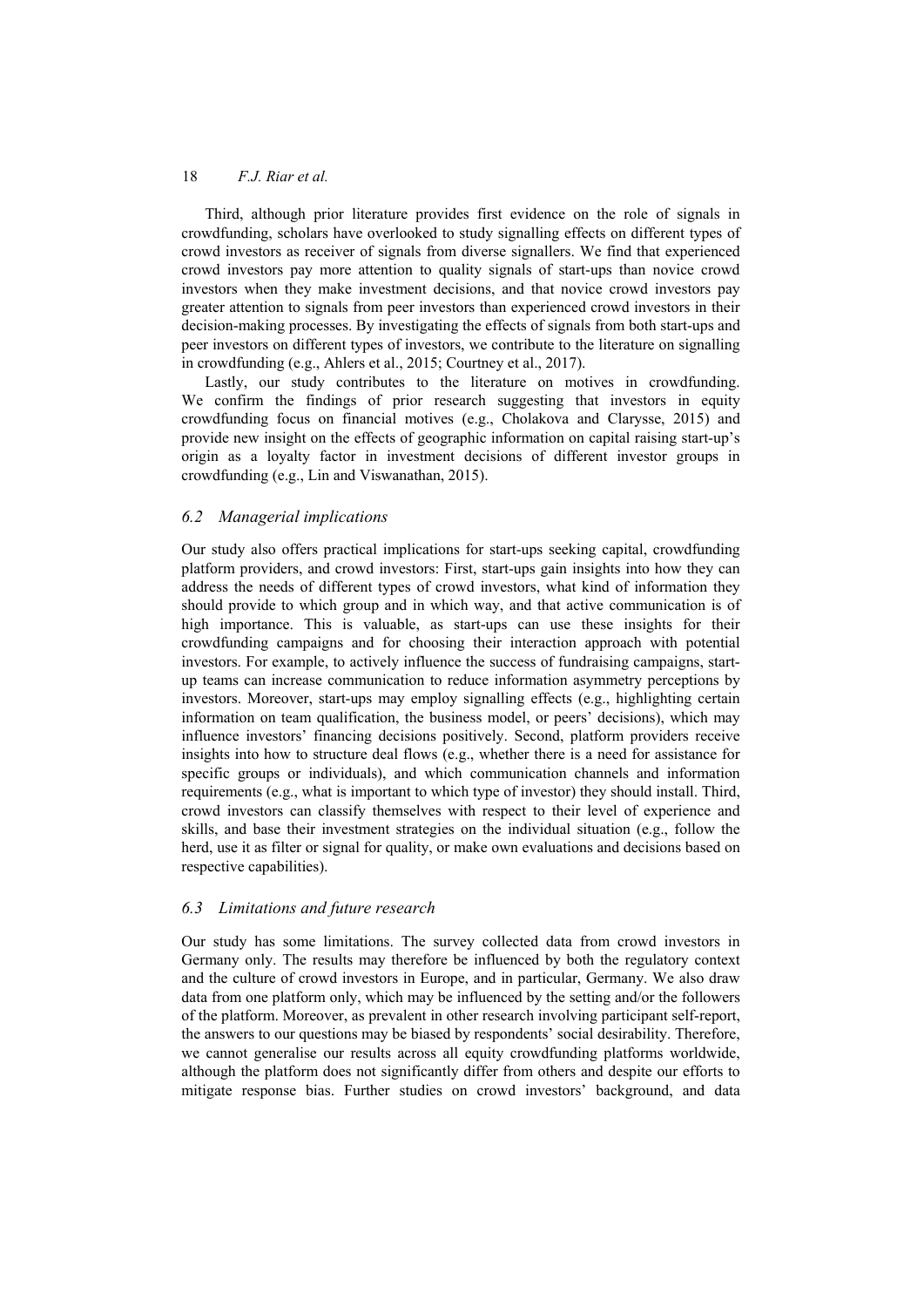collection from equity crowdfunding platforms in other regulatory contexts or countries, will help to control our initial findings. For example, the United States regulate both the platforms and the crowd, potentially affecting individual crowd investors' behaviour and decision-making. Future research might also consider exploring investment frequency and overall investment volume by different groups in equity crowdfunding. As the applicability of our findings to different crowdfunding models is not intuitive, future research could build on our study by analysing and comparing our results across other crowdfunding models such as donation-, reward-, or lending-based crowdfunding. This might provide additional and different insights. Finally, it seems to be important to develop a better understanding of the relation between crowd investor due diligence activities and their actual investment decisions.

#### **References**

- Agrawal, A., Catalini, C. and Goldfarb, A. (2014) 'Some simple economics of crowdfunding', *Innovation Policy and the Economy*, Vol. 14, No. 1, pp.63–97.
- Agrawal, A., Catalini, C. and Goldfarb, A. (2015) 'Crowdfunding: geography, social networks, and the timing of investment decisions', *Journal of Economics & Management Strategy*, Vol. 24, No. 2, pp.253–274.
- Ahlers, G.K., Cumming, D., Günther, C. and Schweizer, D. (2015) 'Signaling in equity crowdfunding', *Entrepreneurship Theory and Practice*, Vol. 39, No. 4, pp.955–980.
- Belleflamme, P., Lambert, T. and Schwienbacher, A. (2014) 'Crowdfunding: tapping the right crowd', *Journal of Business Venturing*, Vol. 29, No. 5, pp.585–609.
- Bellman, R.E. and Zadeh, L.A. (1970) 'Decision-making in a fuzzy environment', *Management Science*, Vol. 17, No. 4, pp.B-141–B-164.
- Benjamin, G.A. and Margulis, J. (1996) Finding Your Wings: How to Locate Private Investors to Fund Your Business, John Wiley, New York.
- Best, J., Neiss, S., Stralser, S. and Fleming, L. (2013) *How Big will the Debt and Equity crowdfunding Investment Market Be? Comparisons, Assumptions, and Estimates*, Coleman Fung Institute of Engineering Leadership Technical Report.
- Block, J., Hornuf, L. and Moritz, A. (2018) 'Which updates during an equity crowdfunding campaign increase crowd participation?', *Small Business Economics*, Vol. 50, No. 1, pp.3–27.
- Bowden, R.J. (1994) 'Bargaining, size, and return in venture capital funds', *Journal of Business Venturing*, Vol. 9, No. 4, pp.307–330.
- Bruton, G., Khavul, S., Siegel, D. and Wright, M. (2015) 'New financial alternatives in seeding entrepreneurship: microfinance, crowdfunding, and peer-to-peer innovations', *Entrepreneurship Theory and Practice*, Vol. 39, No. 1, pp.9–26.
- Burtch, G., Ghose, A. and Wattal, S. (2013) 'An empirical examination of the antecedents and consequences of contribution patterns in crowd-funded markets', *Information Systems Research*, Vol. 24, No. 3, pp.499–519.
- Busenitz, L.W., Fiet, J.O. and Moesel, D.D. (2005) 'Signaling in venture capitalist new venture team funding decisions: Does it indicate long-term venture outcomes?', *Entrepreneurship Theory and Practice*, Vol. 29, No. 1, pp.1–12.
- Cable, D.M. and Shane, S. (1997) 'A prisoner's dilemma approach to entrepreneur-venture capitalist relationships', *Academy of Management Review*, Vol. 22, No. 1, pp.142–176.
- Cholakova, M. and Clarysse, B. (2015) 'Does the possibility to make equity investments in crowdfunding projects crowd out reward-based investments?', *Entrepreneurship Theory and Practice*, Vol. 39, No. 1, pp.145–172.
- Connelly, B.L., Certo, S.T., Ireland, R.D. and Reutzel, C.R. (2011) 'Signaling theory: a review and assessment', *Journal of Management*, Vol. 37, No. 1, pp.39–67.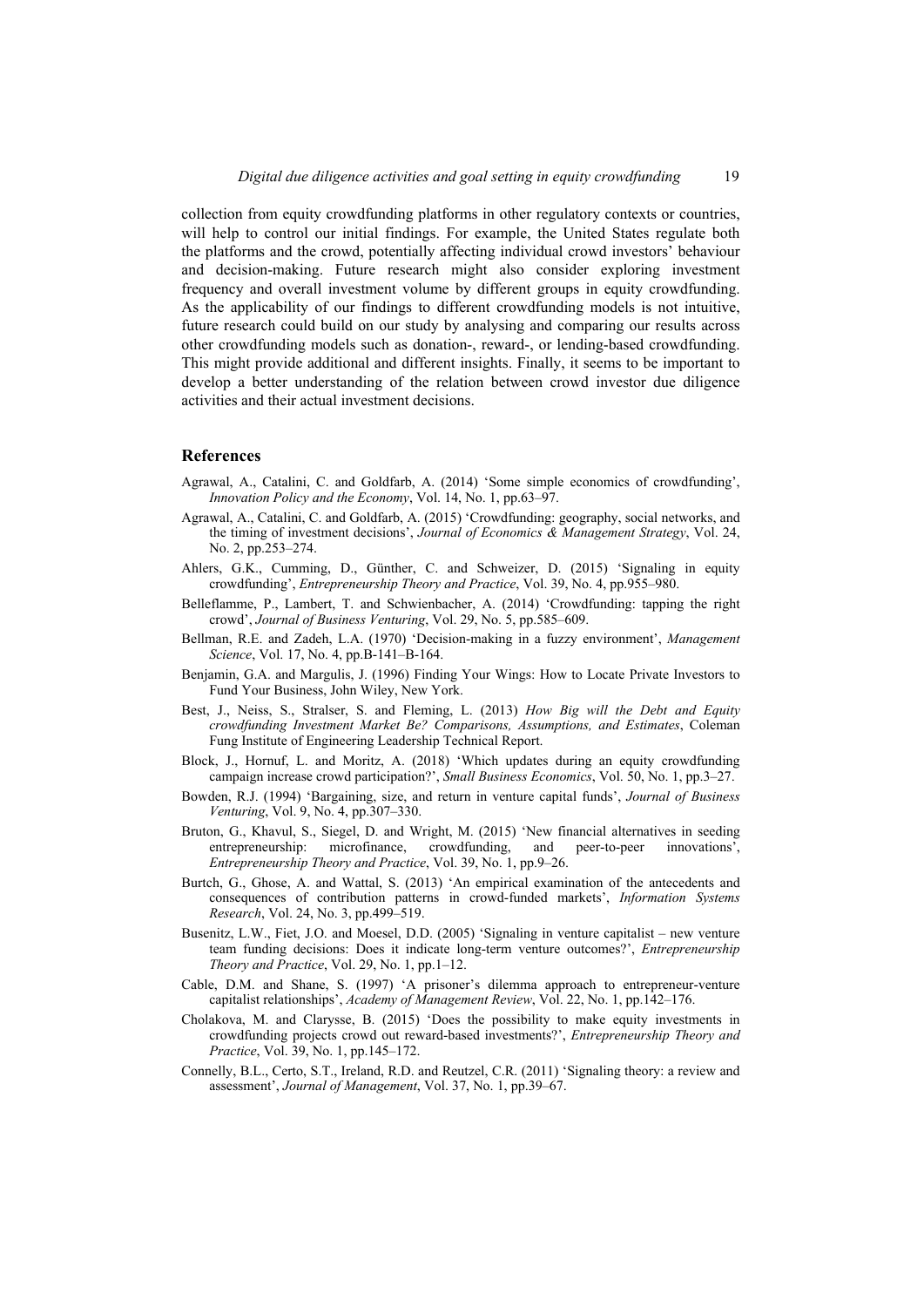- Courtney, C., Dutta, S. and Li, Y. (2017) 'Resolving information asymmetry: signaling, endorsement, and crowdfunding success', *Entrepreneurship Theory and Practice*, Vol. 41, No. 2, pp.265–290.
- Davila, A., Foster, G. and Gupta, M. (2003) 'Venture capital financing and the growth of startup firms', *Journal of Business Venturing*, Vol. 18, No. 6, pp.689–708.
- Deci, E.L., Koestner, R. and Ryan, R.M. (1999) 'A meta-analytic review of experiments examining the effects of extrinsic rewards on intrinsic motivation', *Psychological Bulletin*, Vol. 125, No. 6, pp.627–668.
- Dixon, R. (1991) 'Venture capitalists and the appraisal of investments', *Omega*, Vol. 19, No. 5, pp.333–344.
- Elitzur, R. and Gavious, A. (2003) 'Contracting, signaling, and moral hazard: a model of entrepreneurs, angels, and venture capitalists', *Journal of Business Venturing*, Vol. 18, No. 6, pp.709–725.
- Fernández, B., Garcia-Merino, T., Mayoral, R., Santos, V. and Vallelado, E. (2011) 'Herding, information uncertainty and investors' cognitive profile', *Qualitative Research in Financial Markets*, Vol. 3, No. 1, pp.7–33.
- Fiedler, M. and Sarstedt, M. (2014) 'Influence of community design on user behaviors in online communities', *Journal of Business Research*, Vol. 67, No. 11, pp.2258–2268.
- Fischer, E. and Reuber, R. (2007) 'The good, the bad, and the unfamiliar: the challenges of reputation formation facing new firms', *Entrepreneurship Theory and Practice*, Vol. 31, No. 1, pp.53–75.
- Franke, N., Gruber, M., Harhoff, D. and Henkel, J. (2008) 'Venture capitalists' evaluations of start-up teams: trade-offs, knock-out criteria, and the impact of VC experience', *Entrepreneurship Theory and Practice*, Vol. 32, No. 3, pp.459–483.
- Freear, J., Sohl, J.E. and Wetzel, W.E. (1994) 'Angels and non-angels: Are there differences?', *Journal of Business Venturing*, Vol. 9, No. 2, pp.109–123.
- Fried, V.H. and Hisrich, R.D. (1994) 'Toward a model of venture capital investment decision making', *Financial Management*, Vol. 23, No. 3, pp.28–37.
- Furnham, A. (1986) 'Response bias, social desirability and dissimulation', *Personality and Individual Differences*, Vol. 7, No. 3, pp.385–400.
- Garvey, W.D. (1979) *Communication: The Essence of Science*, Pergamon Press, Oxford.
- Greenwood, P.E. and Nikulin, M.S. (1996) *A Guide to Chi-Squared Testing*, Vol. 280, John Wiley & Sons.
- Günther, C., Johan, S. and Schweizer, D. (2018) 'Is the crowdsensitive to distance? How investment decisions differ by investor type', *Small Business Economics*, Vol. 50, No. 2, pp.289–305.
- Gupta, A.K. and Sapienza, H.J. (1992) 'Determinants of venture capital firms' preferences regarding the industry diversity and geographic scope of their investments', *Journal of Business Venturing*, Vol. 7, No. 5, pp.347–362.
- Hall, J. and Hofer, C.W. (1993) 'Venture capitalists' decision criteria in new venture evaluation', *Journal of Business Venturing*, Vol. 8, No. 1, pp.25–42.
- Hirshleifer, D. and Hong Teoh, S. (2003) 'Herd behaviour and cascading in capital markets: a review and synthesis', *European Financial Management*, Vol. 9, No. 1, pp.25–66.
- Holm, C. and Rikhardsson, P. (2008) 'Experienced and novice investors: Does environmental information influence investment allocation decisions?', *European Accounting Review*, Vol. 17, No. 3, pp.537–557.
- Hörisch, J. (2018) ''Think big 'or' small is beautiful'? An empirical analysis of characteristics and determinants of success of sustainable crowdfunding projects', *International Journal of Entrepreneurial Venturing*, Vol. 10, No. 1, pp.111–129.
- Hornuf, L. and Schwienbacher, A. (2018) 'Internet-based entrepreneurial finance: lessons from Germany', *California Management Review*, Vol. 60, No. 2, pp.150–175.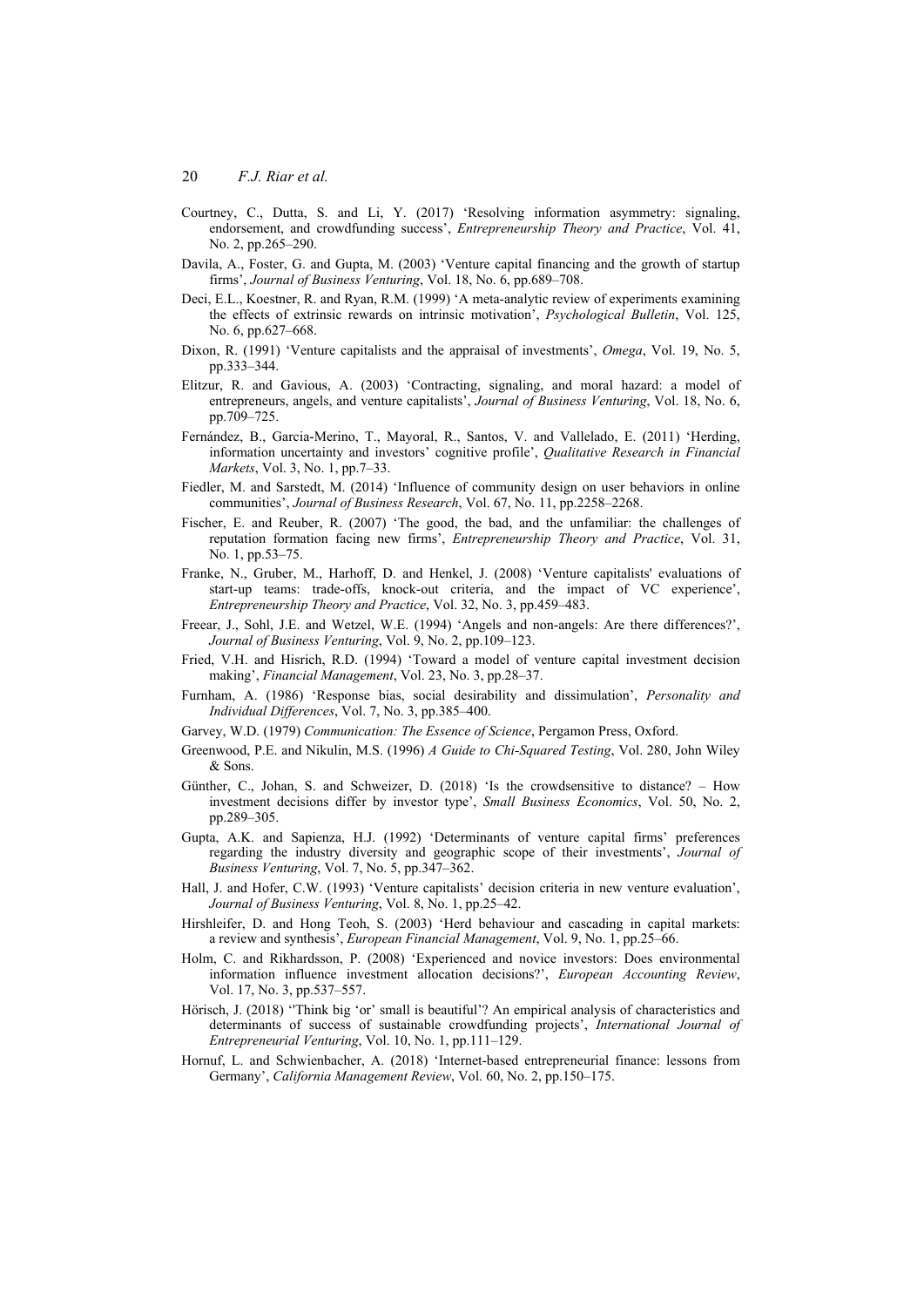- Huberman, G. (2001) 'Familiarity breeds investment', *Review of Financial Studies*, Vol. 14, No. 3, pp.659–680.
- Hui, J.S., Greenberg, M.D. and Gerber, E.M. (2014) 'Understanding the role of community in crowdfunding work', Paper presented at the *17th ACM Conference on Computer supported Cooperative Work & Social Computing*.
- Hutter, K., Hautz, J., Füller, J., Mueller, J. and Matzler, K. (2011) 'Communitition: the tension between competition and collaboration in community-based design contests', *Creativity and Innovation Management*, Vol. 20, No. 1, pp.3–21.
- Janney, J.J. and Folta, T.B. (2003) 'Signaling through private equity placements and its impact on the valuation of biotechnology firms', *Journal of Business Venturing*, Vol. 18, No. 3, pp.361–380.
- Janney, J.J. and Folta, T.B. (2006) 'Moderating effects of investor experience on the signaling value of private equity placements', *Journal of Business Venturing*, Vol. 21, No. 1, pp.27–44.
- Kahneman, D. (2003) 'Maps of bounded rationality: psychology for behavioral economics', *The American Economic Review*, Vol. 93, No. 5, pp.1449–1475.
- Kirmani, A. and Rao, A.R. (2000) 'No pain, no gain: a critical review of the literature on signaling unobservable product quality', *Journal of Marketing*, Vol. 64, No. 2, pp.66–79.
- Kollmann, T. and Kuckertz, A. (2006) 'Investor relations for start-ups: an analysis of venture capital investors' communicative needs', *International Journal of Technology Management*, Vol. 34, Nos. 1–2, pp.47–62.
- Kollmann, T. and Kuckertz, A. (2010) 'Evaluation uncertainty of venture capitalists' investment criteria', *Journal of Business Research*, Vol. 63, No. 7, pp.741–747.
- Kruskal, W.H. and Wallis, W.A. (1952) 'Use of ranks in one-criterion variance analysis', *Journal of the American Statistical Association*, Vol. 47, No. 260, pp.583–621.
- Landström, H. (1992) 'The relationship between private investors and small firms: an agency theory approach', *Entrepreneurship & Regional Development*, Vol. 4, No. 3, pp.199–223.
- Leicht, J. (2013) An Investor Analysis in Crowdinvesting: Finding Crowdinvestors, Crowdinvestment Process and Underlying Motivation, WHU-Otto Beisheim School of Management.
- Ley, A. and Weaven, S. (2011) 'Exploring agency dynamics of crowdfunding in start-up capital financing', *Academy of Entrepreneurship Journal*, Vol. 17, No. 1, pp.85–110.
- Lin, M. and Viswanathan, S. (2015) 'Home bias in online investments: an empirical study of an online crowdfunding market', *Management Science*, Vol. 62, No. 5, pp.1393–1414.
- Lin, M., Prabhala, N. and Viswanathan, S. (2009) Social Networks as Signaling Mechanisms: Evidence from Online Peer-to-Peer Lending, Working Paper.
- Lins, E., Fietkiewicz, K.J. and Lutz, E. (2018) 'Effects of impression management tactics on crowdfunding success', *International Journal of Entrepreneurial Venturing*, Vol. 10, No. 5, pp.534–557.
- MacMillan, I.C., Zemann, L. and Subbanarasimha, P. (1987) 'Criteria distinguishing successful from unsuccessful ventures in the venture screening process', *Journal of Business Venturing*, Vol. 2, No. 2, pp.123–137.
- Mason, C. and Stark, M. (2004) 'What do investors look for in a business plan? A comparison of the investment criteria of bankers, venture capitalists and business angels', *International Small Business Journal*, Vol. 22, No. 3, pp.227–248.
- Mason, C.M. and Harrison, R.T. (2002) 'Is it worth it? The rates of return from informal venture capital investments', *Journal of Business Venturing*, Vol. 17, No. 3, pp.211–236.
- Matusik, S.F., George, J.M. and Heeley, M.B. (2008) 'Values and judgment under uncertainty: evidence from venture capitalist assessments of founders', *Strategic Entrepreneurship Journal*, Vol. 2, No. 2, pp.95–115.
- McKenny, A.F., Allison, T.H., Ketchen, D.J., Short, J.C. and Ireland, R.D. (2017) 'How should crowdfunding research evolve? A survey of the entrepreneurship theory and practice editorial board', *Entrepreneurship Theory and Practice*, Vol. 41, No. 2, pp.291–304.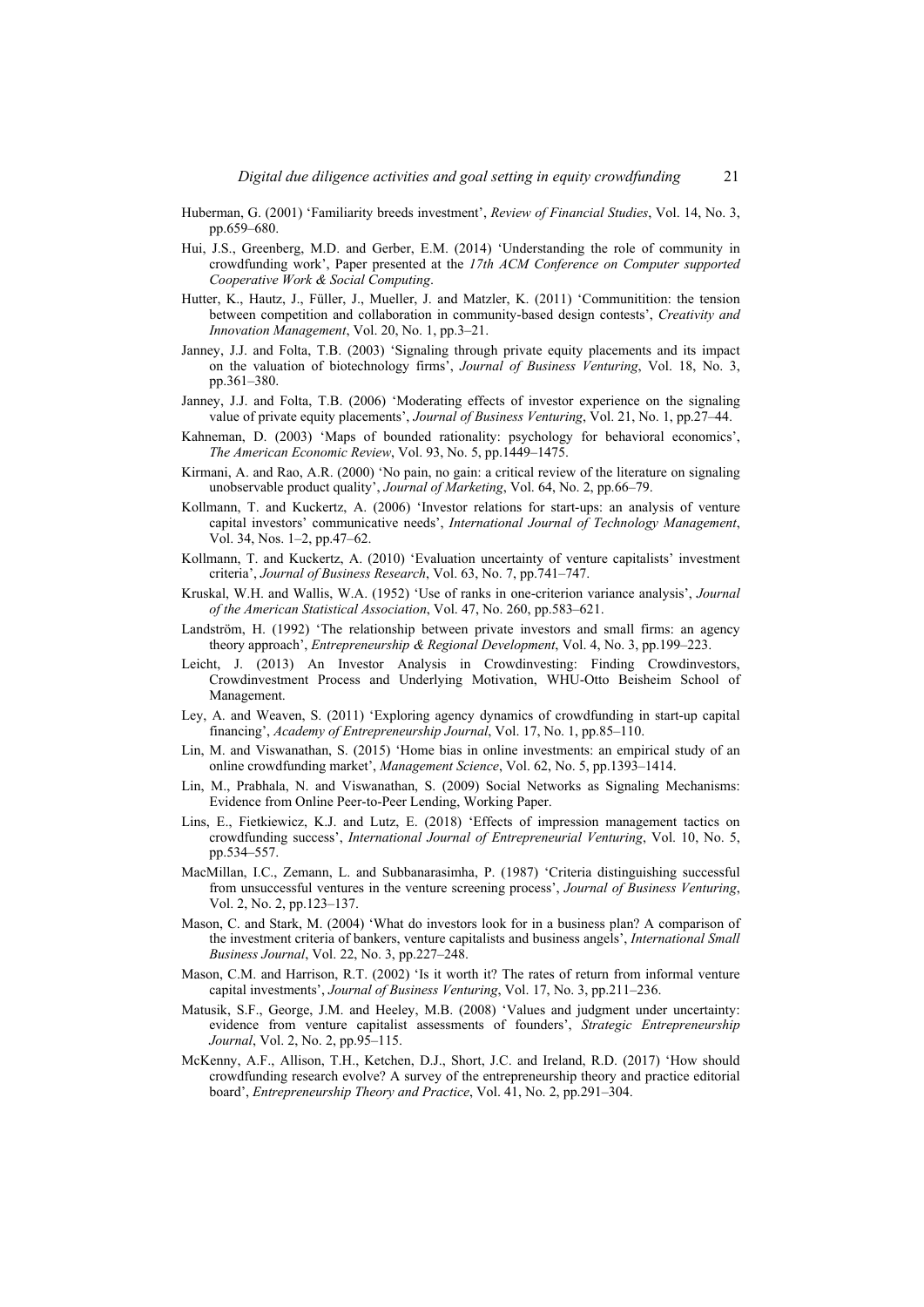- Mochkabadi, K. and Volkmann, C.K. (2018) 'Equity crowdfunding: a systematic review of the literature', *Small Business Economics*, pp.1–44.
- Mohammadi, A. and Shafi, K. (2018) 'Gender differences in the contribution patterns of equitycrowdfunding investors', *Small Business Economics*, Vol. 50, No. 2, pp.275–287.
- Mollick, E. (2014) 'The dynamics of crowdfunding: an exploratory study', *Journal of Business Venturing*, Vol. 29, No. 1, pp.1–16.
- Moritz, A., Block, J. and Lutz, E. (2015) 'Investor communication in equity-based crowdfunding: a qualitative-empirical study', *Qualitative Research in Financial Markets*, Vol. 7, No. 3, pp.309–342.
- Moss, T.W., Neubaum, D.O. and Meyskens, M. (2015) 'The effect of virtuous and entrepreneurial orientations on microfinance lending and repayment: a signaling theory perspective', *Entrepreneurship Theory and Practice*, Vol. 39, No. 1, pp.27–52.
- Nederhof, A.J. (1985) 'Methods of coping with social desirability bias: a review', *European Journal of Social Psychology*, Vol. 15, No. 3, pp.263–280.
- Powell, W.W., Koput, K.W., Bowie, J.I. and Smith-Doerr, L. (2002) 'The spatial clustering of science and capital: accounting for biotech firm-venture capital relationships', *Regional Studies*, Vol. 36, No. 3, pp.291–305.
- Reuber, A.R. and Fischer, E. (2005) 'The company you keep: How young firms in different competitive contexts signal reputation through their customers', *Entrepreneurship Theory and Practice*, Vol. 29, No. 1, pp.57–78.
- Roberts, E.B. (1991) 'High stakes for high-tech entrepreneurs: understanding venture capital decision making', *Sloan Management Review*, Vol. 32, No. 2, pp.9–20.
- Ryan, R.M. and Deci, E.L. (2000) 'Self-determination theory and the facilitation of intrinsic motivation, social development, and well-being', *American Psychologist*, Vol. 55, No. 1, pp.68–78.
- Scharfstein, D.S. and Stein, J.C. (1990) 'Herd behaviour and investment', *The American Economic Review*, Vol. 80, No. 3, pp.465–479.
- Shane, S. and Cable, D. (2002) 'Network ties, reputation, and the financing of new ventures', *Management Science*, Vol. 48, No. 3, pp.364–381.
- Shepherd, D.A. and Zacharakis, A. (2001) 'The venture capitalist-entrepreneur relationship: control, trust and confidence in co-operative behaviour', *Venture Capital*, Vol. 3, No. 2, pp.129–149.
- Shepherd, D.A., Zacharakis, A. and Baron, R.A. (2003) 'VCs' decision processes: evidence suggesting more experience may not always be better', *Journal of Business Venturing*, Vol. 18, No. 3, pp.381–401.
- Stuart, T.E., Hoang, H. and Hybels, R.C. (1999) 'Interorganizational endorsements and the performance of entrepreneurial ventures', *Administrative Science Quarterly*, Vol. 44, No. 2, pp.315–349.
- Sullivan, M.K. (1994) 'Altruism and entrepreneurship', in Bygrave, W.D., Birley, S., Churchill, N.C., Gatewood, E., Hoy, F., Keeley R.H. and Wetzel Jr., W.E. (Eds.): *Frontiers of Entrepreneurship Research*, Babson College, Babson Park, pp.373–380.
- Tukey, J.W. (1949) 'Comparing individual means in the analysis of variance', *Biometrics*, pp.99–114.
- Van Osnabrugge, M. (1998) 'Do serial and non-serial investors behave differently?: An empirical and theoretical analysis', *Entrepreneurship: Theory and Practice*, Vol. 22, No. 4, pp.23–25.
- Van Osnabrugge, M. (2000) 'A comparison of business angel and venture capitalist investment procedures: an agency theory-based analysis', *Venture Capital*, Vol. 2, No. 2, pp.91–109.
- Wetzel, W.E. (1983) 'Angels and informal risk capital', *Sloan Management Review*, Vol. 24, No. 4, pp.23–34.
- Wilson, K.E. and Testoni, M. (2014) *Improving the role of equity crowdfunding in Europe's Capital Markets*, Available at SSRN: https://ssrn.com/abstract=2502280 (Accessed April, 2017).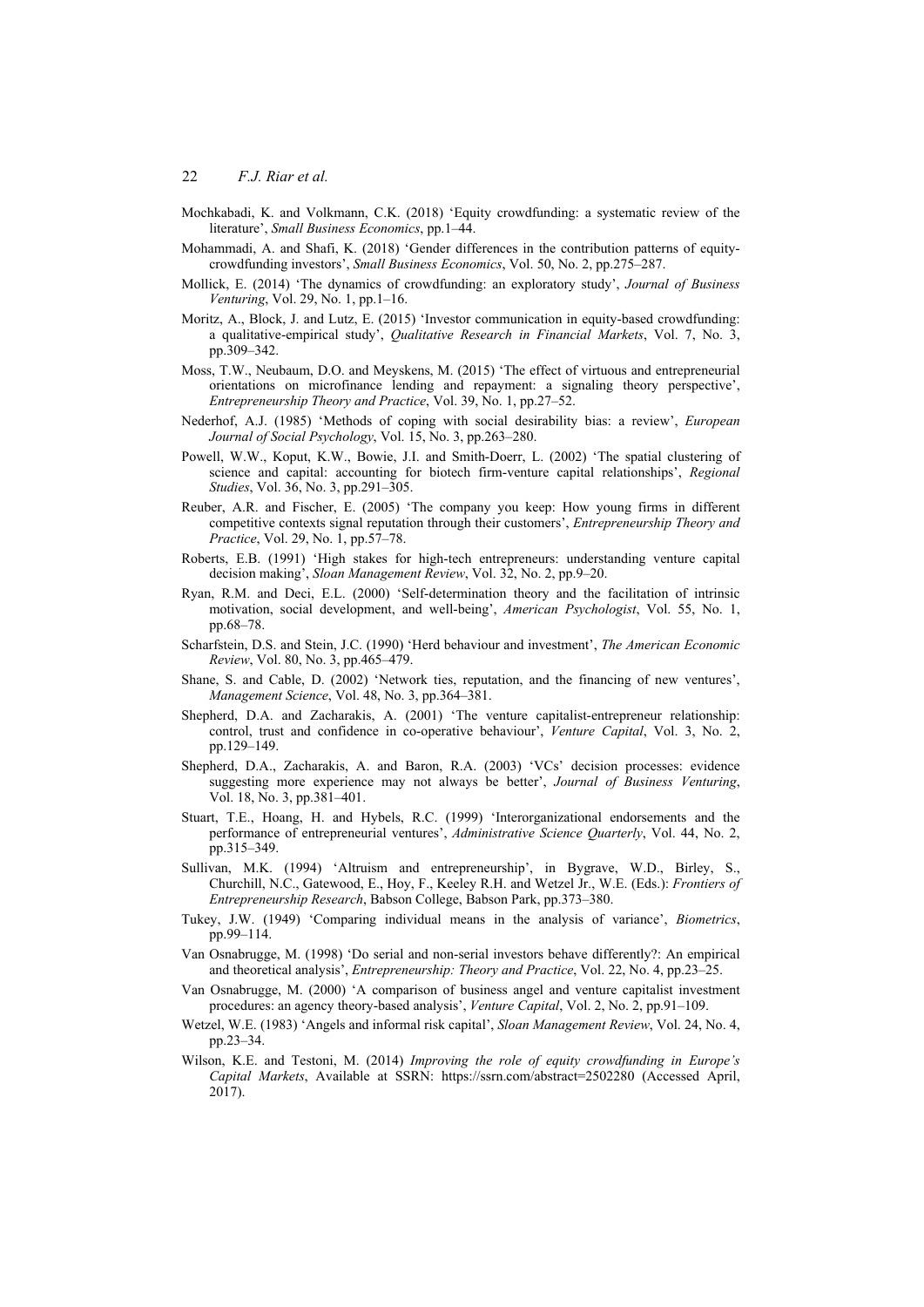- Yu, S., Johnson, S., Lai, C., Cricelli, A. and Fleming, L. (2017) 'Crowdfunding and regional entrepreneurial investment: an application of the CrowdBerkeley database', *Research Policy*, Vol. 46, No. 10, pp.1723–1737.
- Zacharakis, A.L. and Shepherd, D.A. (2001) 'The nature of information and overconfidence on venture capitalists' decision making', *Journal of Business Venturing*, Vol. 16, No. 4, pp.311–332.

### **Appendix**

For the continuous variables, the table displays the mean for each group of investors as well as the associated F-test of equal means across groups (non-parametric Kruskal Wallis test is supplemented where necessary). For the categorical variables, the table displays the number of responses in each category as well as the associated column percentage. Chi-squared tests of equal shares are displayed to the right. Means with the same superscript are significantly different.

| Variables                                                    | Description                                                                                                                                                                                                                                                                                                                   | Novice<br>investors | Investors with<br>prior offline<br>experience | Digital<br>investors | Significance                                  |
|--------------------------------------------------------------|-------------------------------------------------------------------------------------------------------------------------------------------------------------------------------------------------------------------------------------------------------------------------------------------------------------------------------|---------------------|-----------------------------------------------|----------------------|-----------------------------------------------|
| Analysis of<br>information                                   | This variable captures on a five-<br>point Likert scale from 'strongly<br>disagree' to 'strongly agree'<br>whether crowd investors analyse the<br>information provided carefully.                                                                                                                                             | 3.46                | 3.87                                          | 3.76                 | $Prob > F = 0.29$<br>$(Prob > \chi^2 = 0.65)$ |
| start-ups'<br>websites                                       | Examination of This variable captures the time spent<br>by crowd investors examining the<br>corporate website of a start-up. This<br>variable is measured over a<br>categorical variable in which crowd<br>investors had to click one of the<br>following options:                                                            |                     |                                               |                      |                                               |
|                                                              | 'never'                                                                                                                                                                                                                                                                                                                       | 8(33.3)             | 1(1.8)                                        | 6(4.2)               | Prob > $\chi^2$ < 0.01                        |
|                                                              | $'1-30$ minutes'                                                                                                                                                                                                                                                                                                              | 6(25.0)             | 38(69.1)                                      | 95 (66.4)            |                                               |
|                                                              | $31+$ minutes'                                                                                                                                                                                                                                                                                                                | 10(41.7)            | 16(29.1)                                      | 42 (29.4)            |                                               |
| Obtainment of<br>information<br>through live<br>phones calls | This variable captures the time spent<br>by crowd investors obtaining<br>information about a start-up through<br>chats, emails, or channels such as live chats, emails,<br>or phone calls. This variable is<br>measured over a categorical variable<br>in which crowd investors had to<br>click one of the following options: |                     |                                               |                      |                                               |
|                                                              | 'never'                                                                                                                                                                                                                                                                                                                       | 16(66.7)            | 33(60.0)                                      |                      | 116 (81.7) Prob > $\chi^2$ = 0.01             |
|                                                              | $'1-30$ minutes'                                                                                                                                                                                                                                                                                                              | 5(20.8)             | 18(32.7)                                      | 17(12.0)             |                                               |
|                                                              | $31+$ minutes'                                                                                                                                                                                                                                                                                                                | 3(12.5)             | 4(7.3)                                        | 9(6.3)               |                                               |

**Table 1** Overview variables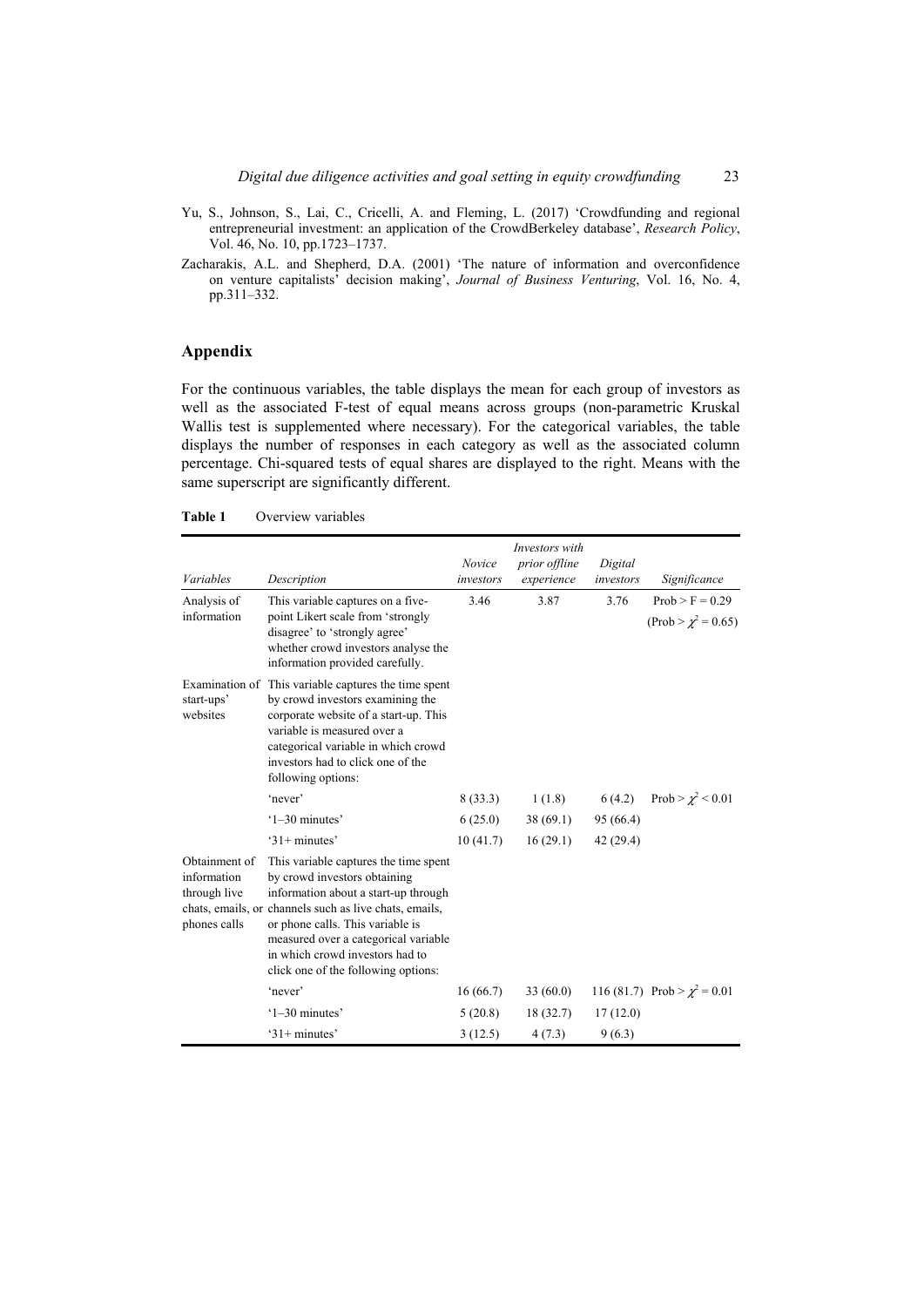|                                                                         |                                                                                                                                                                                                                                                                                                                  |           | Investors with |           |                                  |
|-------------------------------------------------------------------------|------------------------------------------------------------------------------------------------------------------------------------------------------------------------------------------------------------------------------------------------------------------------------------------------------------------|-----------|----------------|-----------|----------------------------------|
|                                                                         |                                                                                                                                                                                                                                                                                                                  | Novice    | prior offline  | Digital   |                                  |
| Variables                                                               | Description                                                                                                                                                                                                                                                                                                      | investors | experience     | investors | Significance                     |
| Obtainment of<br>information<br>through the<br>crowdfunding<br>platform | This variable captures the time spent<br>by crowd investors reading the<br>information about a start-up on the<br>website of the crowdfunding<br>platform. This variable is measured<br>over a categorical variable in which<br>crowd investors had to click one of<br>the following options:                    |           |                |           |                                  |
|                                                                         | 'never'                                                                                                                                                                                                                                                                                                          | 6(25.0)   | 2(3.6)         | 4(2.8)    | Prob > $\chi^2$ < 0.01           |
|                                                                         | $'1-30$ minutes'                                                                                                                                                                                                                                                                                                 | 4(16.7)   | 15(27.3)       | 49 (34.5) |                                  |
|                                                                         | $31+$ minutes'                                                                                                                                                                                                                                                                                                   | 14(58.3)  | 38(69.1)       | 89 (62.7) |                                  |
| Obtainment of<br>information<br>through third<br>parties                | This variable captures the time spent<br>by crowd investors obtaining<br>information about the start-up from<br>third parties. This variable is<br>measured over a categorical variable<br>in which crowd investors had to<br>click one of the following options:                                                |           |                |           |                                  |
|                                                                         | 'never'                                                                                                                                                                                                                                                                                                          | 13 (54.2) | 16(29.1)       |           | 77 (54.2) Prob > $\chi^2$ < 0.01 |
|                                                                         | $'1-30$ minutes'                                                                                                                                                                                                                                                                                                 | 3(12.5)   | 21(38.2)       | 47(33.1)  |                                  |
|                                                                         | $31+$ minutes'                                                                                                                                                                                                                                                                                                   | 8(33.3)   | 18 (32.7)      | 18 (12.7) |                                  |
| through the<br>crowdfunding<br>platform                                 | Communication This variable captures the time spent<br>by crowd investors interacting with<br>the start-up via the communication<br>channels of the crowdfunding<br>platform. This variable is measured<br>over a categorical variable in which<br>crowd investors had to click one of<br>the following options: |           |                |           |                                  |
|                                                                         | 'never'                                                                                                                                                                                                                                                                                                          | 15(62.5)  | 20(36.4)       |           | 82 (57.7) Prob > $\chi^2$ = 0.07 |
|                                                                         | $'1-30$ minutes'                                                                                                                                                                                                                                                                                                 | 7(29.2)   | 27(49.1)       | 43(30.3)  |                                  |
|                                                                         | $31+$ minutes'                                                                                                                                                                                                                                                                                                   | 2(8.3)    | 8(14.5)        | 17(12.0)  |                                  |
| frequency                                                               | Communication This variable captures how many<br>times per month crowd investors ask<br>questions to capital-seeking start-<br>ups via the crowdfunding platform.<br>We used two dummy variables:                                                                                                                |           |                |           |                                  |
|                                                                         | 'never'                                                                                                                                                                                                                                                                                                          | 27(71.1)  | 35 (48.6)      | 78 (49.7) | Prob > $\chi^2$ = 0.05           |
|                                                                         | 'any number of questions' which<br>includes the options '1-5 times',<br>$-10$ times', $11-15$ times',<br>'16–20 times', and 'more than<br>21 times'                                                                                                                                                              | 11(28.9)  | 37(51.4)       | 79 (50.3) |                                  |

## **Table 1** Overview variables (continued)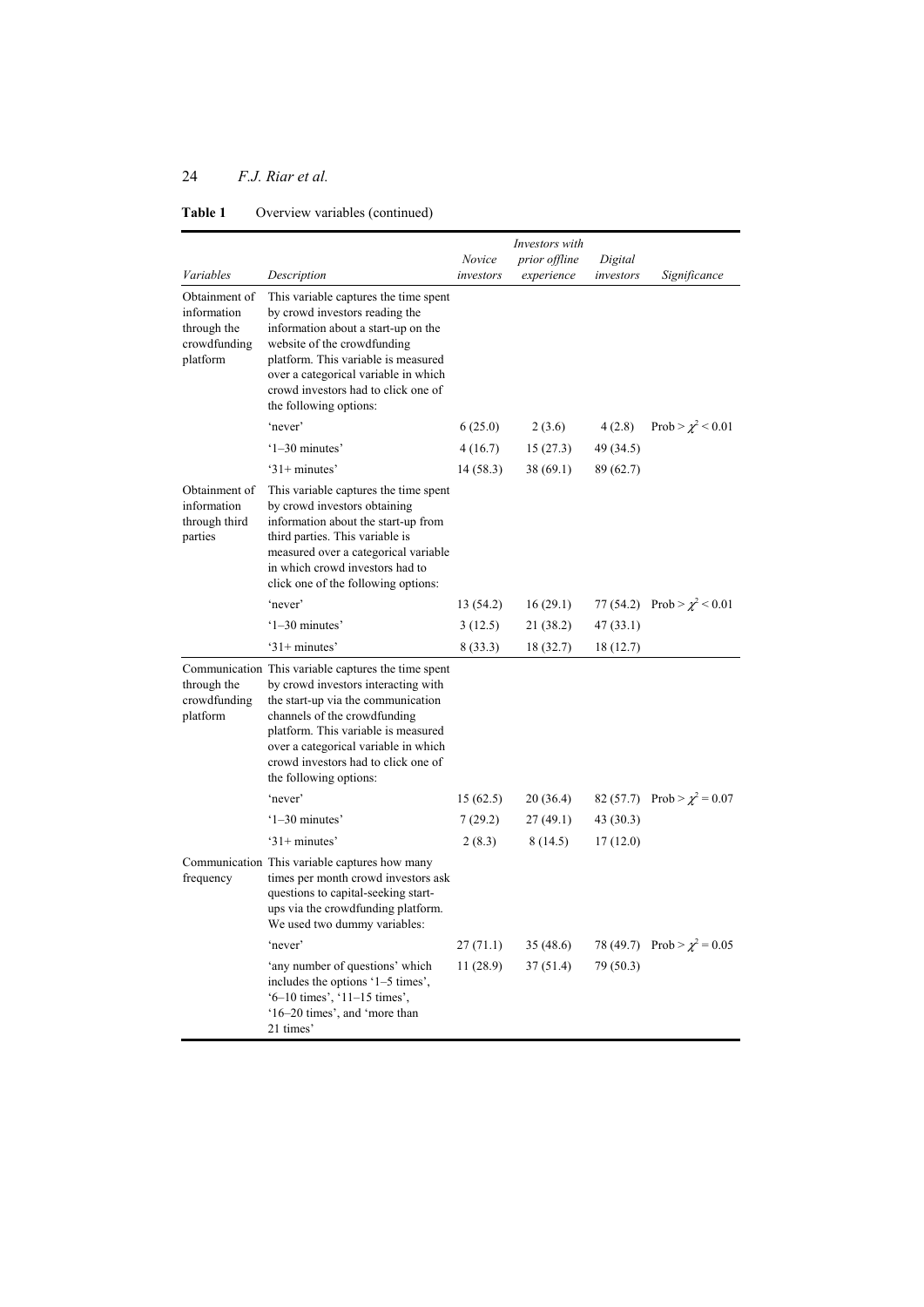|                                                    |                                                                                                                                                                                                                                             | Novice            | Investors with<br><i>prior offline</i> | Digital           |                                               |
|----------------------------------------------------|---------------------------------------------------------------------------------------------------------------------------------------------------------------------------------------------------------------------------------------------|-------------------|----------------------------------------|-------------------|-----------------------------------------------|
| Variables                                          | Description                                                                                                                                                                                                                                 | investors         | experience                             | investors         | Significance                                  |
| Focus on team<br>qualification                     | This variable captures on a five-<br>point Likert scale from 'strongly<br>disagree' to 'strongly agree'<br>whether crowd investors invest<br>because they are convinced by the<br>qualification of the team.                                | $3.63^{\rm a}$    | $4.15^{\circ}$                         | 3.98              | $Prob > F = 0.06$                             |
| Attention to<br>proof-of-<br>concept               | This variable captures on a five-<br>point Likert scale from 'strongly<br>disagree' to 'strongly agree'<br>whether crowd investors invest<br>because the team has already shown<br>that the business model works.                           | 3.80              | 3.92                                   | 4.01              | $Prob > F = 0.53$                             |
| Being among<br>the first                           | This variable captures on a five-<br>point Likert scale from 'strongly<br>disagree' to 'strongly agree'<br>whether it is important to crowd<br>investors to be among the first<br>investors.                                                | 2.35              | $2.44^a$                               | 2.00 <sup>a</sup> | $Prob > F = 0.03$                             |
| Influence of<br>peers'<br>investment<br>decisions  | This variable captures on a five-<br>point Likert scale from 'strongly<br>disagree' to 'strongly agree'<br>whether it is important to crowd<br>investors that others have already<br>invested before.                                       | 2.96              | 2.70                                   | 2.95              | $Prob > F = 0.43$                             |
| Resistance to<br>peers'<br>investment<br>decisions | This variable captures on a five-<br>point Likert scale from 'strongly<br>disagree' to 'strongly agree'<br>whether the investment behaviour of<br>other investors does not affect the<br>behaviour of crowd investors.                      | 2.74              | 3.41                                   | 3.02              | $Prob > F = 0.07$                             |
| Focus on                                           | This variable captures on a five-<br>financial returns point Likert scale from 'strongly<br>disagree' to 'strongly agree'<br>whether crowd investors see their<br>capital primarily as an investment<br>and would like to generate profits. | 3.81 <sup>a</sup> | $4.08^{b}$                             | $4.43^{a,b}$      | Prob > F < 0.01<br>$(Prob > \chi^2 < 0.01)$   |
| Support of<br>entrepreneurs<br>from own<br>country | This variable captures on a five-<br>point Likert scale from 'strongly<br>disagree' to 'strongly agree'<br>whether crowd investors want to<br>support entrepreneurs in Germany to<br>realise their idea.                                    | 3.68 <sup>a</sup> | 3.87                                   | 4.09 <sup>a</sup> | $Prob > F = 0.04$<br>$(Prob > \chi^2 = 0.12)$ |
| Support of<br>entrepreneurs<br>from own<br>region  | This variable captures on a five-<br>point Likert scale from 'strongly<br>disagree' to 'strongly agree'<br>whether it is important to crowd<br>investors that the entrepreneurs are<br>from their region.                                   | 2.26              | 1.92                                   | 1.87              | $Prob > F = 0.17$                             |

## **Table 1** Overview variables (continued)